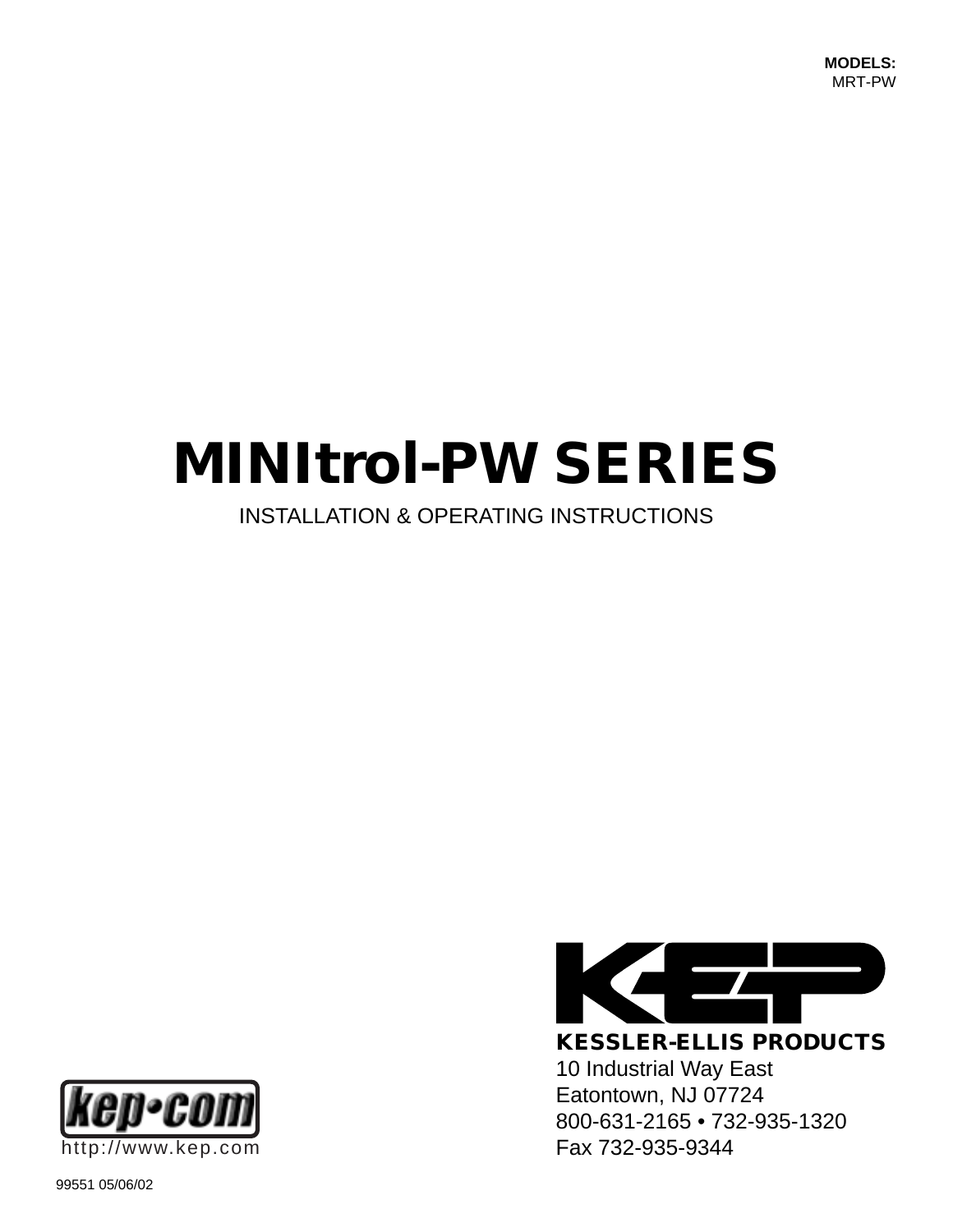### **TABLE OF CONTENTS**

WARRANTY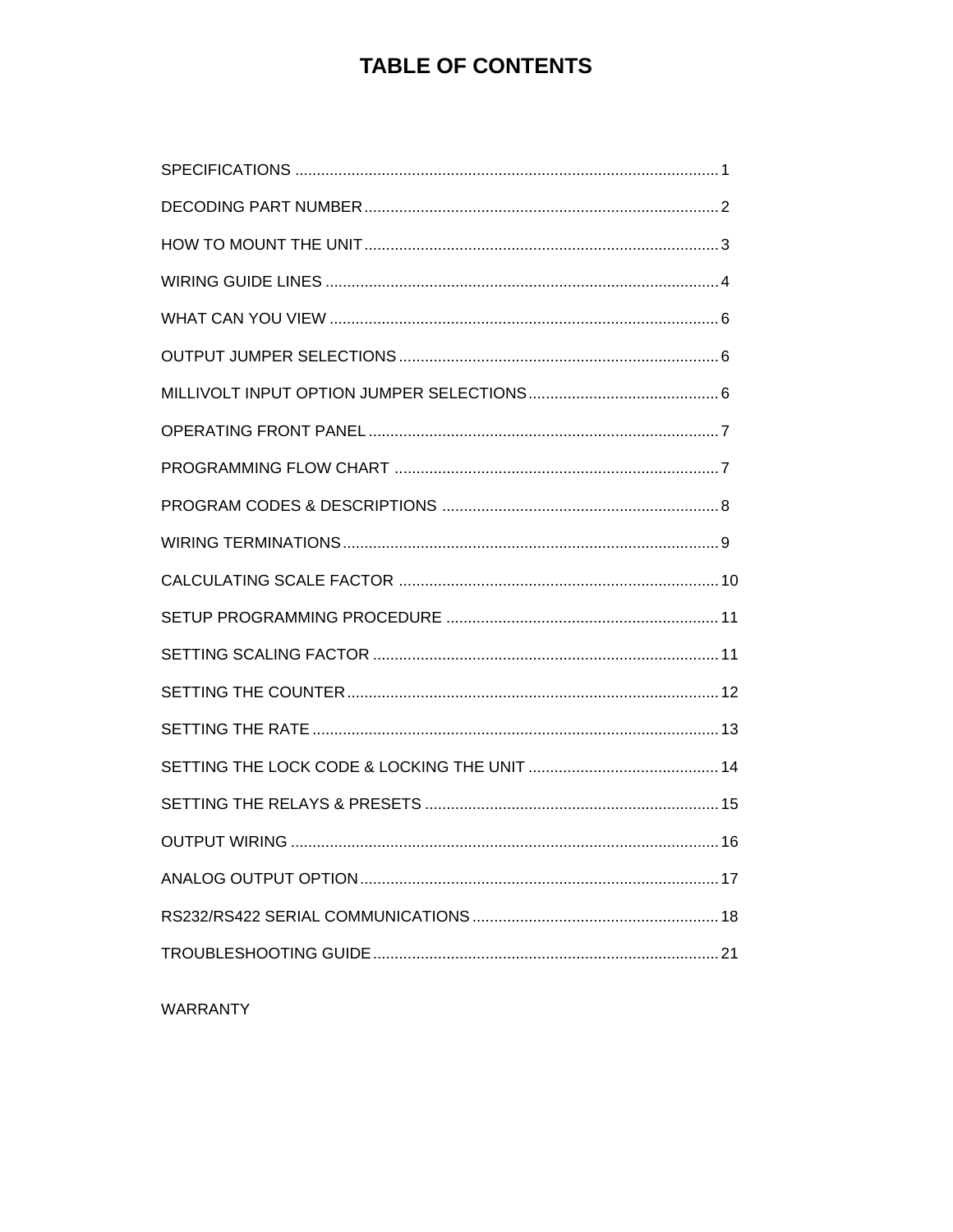### **DESCRIPTION & SPECIFICATIONS**

#### **DESCRIPTION:**

The Minitrol-PW is a single input counter/ratemeter intended for use with low flow paddle or pelton wheel turbine flowmeters. Two scale factors are used to describe the flowmeter calibration characteristics. The two 5 AMP preset relay outputs can be programmed by the user to apply to the "A" total counter or the "A" ratemeter. The user can view the rate, total and grand total.

#### **SPECIFICATIONS:**

#### **DISPLAY**

6 digit, 0.55" High LED

#### **INPUT POWER:**

110 VAC ± 15% or 12 to 15 VDC 220 VAC ± 15% or 12 to 15 VDC 24 VAC ± 15% or 12 to 15 VDC

#### **CURRENT:**

250 mA DC max. or 6.5 VA AC **OUTPUT POWER** (AC powered units only) +12 VDC @ 50 mA, unregulated -10 + 50% **TEMPERATURE:**

### Operating:

+32°F (0°C) to +130 F (+54°C)

#### Storage:

-40 F (-40°C) to +200°F (93°C)

#### **MEMORY**

EEPROM stores data for 10 years if power is lost.

#### **INPUTS:**

- 3: High Impedance DC pulse input 4-30 VDC (high), Open or 0- 1 VDC (low), 10 K $\Omega$  imp. 10 kHz max. speed.
- 3M: Mag. Input, Rate/total input only, accepts 30mV input (50 V max. P/P) signals 10 KΩ imp. 5 kHz max. (Inhibit input, 4-30V)
- **NOTE:** The Mag. input has filtering as follows: up to 300Hz @30mV, 5KHz @ .25V to 50V max.

### INHIBIT TOTAL INPUT

Terminal 6: 4-30 VDC level will inhibit totalization

#### **RESET:**

Front Panel: Resets displayed value and control output

- Remote: 4-30 VDC, negative edge resets Totalizer (Total A) and control output
- **NOTE:** The remote reset will not reset Grand Total (Total B)

#### **K FACTOR/SCALING**

The K-Factor is used to convert the input pulses to engineering units. The two 5 digit scale factors, with decimal keyed into any position, allow easy direct entry of any scaling factor from 0.0001 to 99999. Factor A is used to enter the linearized K-Factor and Factor B is used to enter the offset frequency.

#### LOW FLOW CUTOFF:

A low flow cutoff is provided to inhibit operation in low flow out of range regions.

### **CONTROL OUTPUTS:**

### Relays:

The relays may be assigned to rate or total.

2 each N.O. Relay; 5 Amps120/240 VAC or 28 VDC. (N.C. relay contacts and NPN transistor output available with solder jumpers. Transistor output is internally pulled up to 10 VDC through relay coil, sinks from 10 VDC to .5 V @ 100 mA)

Analog Output:

An optional 4-20mA (0-20mA) output is available for the Minitrol series. The output can be programmed to track rate or total. This feature is available by adding suffix A to the part number. Connections are via a 2 terminal pluggable screw connector. Programming is accomplished by using the front panel in conjunction with rear dip switches.

Accuracy:  $\pm$  0.25% FS worst case.

Compliance Voltage: 3 to 30 VDC non inductive.

### **RS232/RS422 SERIAL INTERFACE**

If the serial interface option is supplied, up to 99 units can be linked together. (The terminal addressing the unit must be capable of driving all loads in the loop.) Unit status and new set points can be communicated by serial communication. Mode changes, however, must always be made on the front panel. Data is transmitted at selected baud rates using standard seven bit ASCII characters and parity with two additional bits of "Start" and "Stop" to make up the standard ten bit character.

Data is received and transmitted over standard EIA RS232 or RS422 levels. Each 10 bit character is made up of a start bit, 7 bit ASCII code, parity bit and stop bit. Unit number, baud rate and parity are entered in the "Program Setting" set up mode and remain in memory even if power is off.

Note that the input impedance of RS232 is 3K or 7K Ohm worst case. The terminal addressing the unit must be capable of driving all loads in the loop. RS422 input impedance is much higher and there is usually no problem driving 25 units. Unit serial transmit line remains in a high impedance "OFF" state until addressed.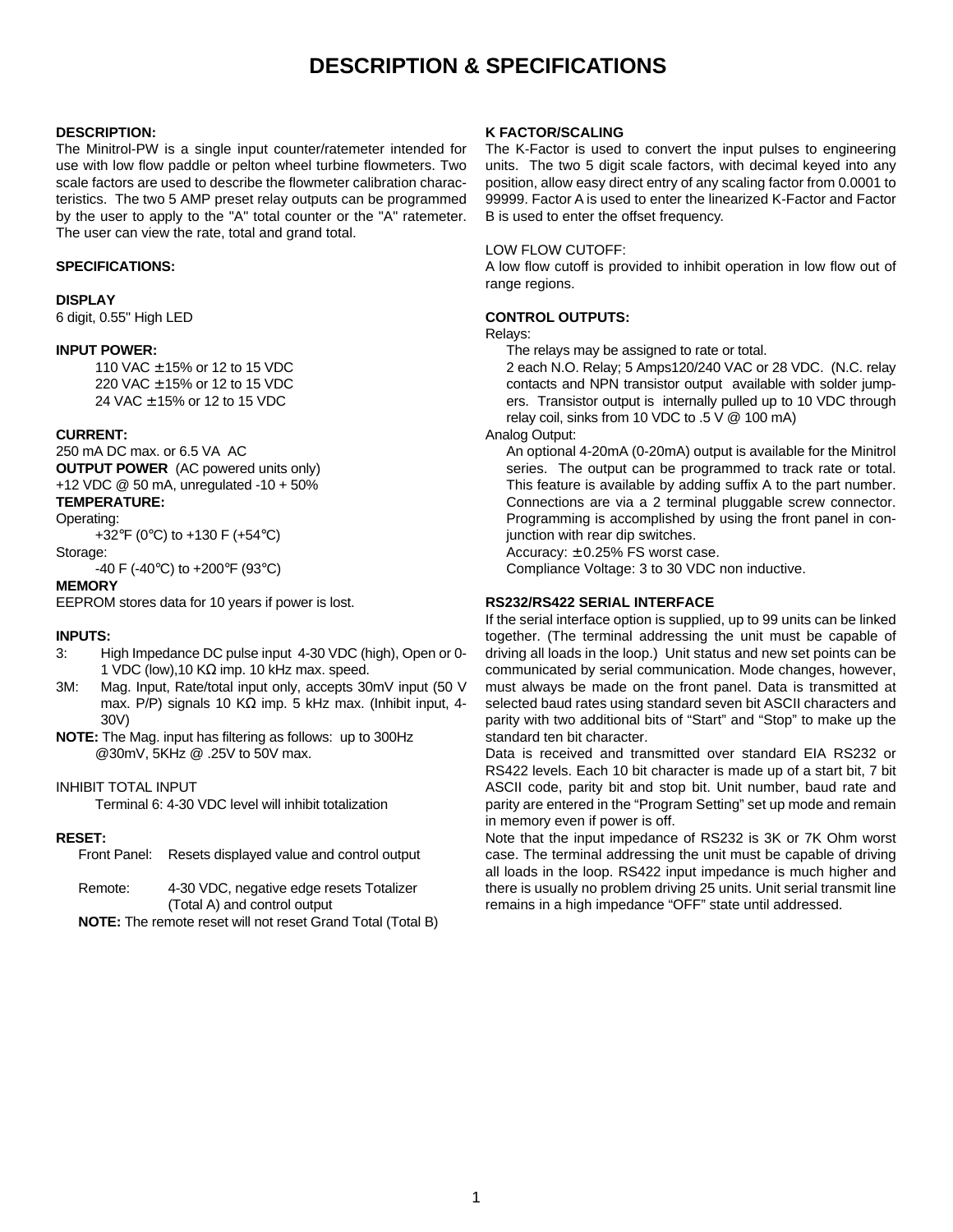### **SPECIFICATIONS**

(continued)

### **DECODING PART NUMBER**

#### **PRESETS**

Two control outputs are provided. To set relay values, press "menu" button until "Relay" appears on the display, the A and B outputs can be assigned to the rate alarm (high/low), or for total (A) or grand total (B). A 5 digit value can be entered for both presets and the decimal point location is the same as the counter. The outputs can be set to energize from 0.1 to 99.9 seconds or latch (0.0). If a value other than 0.0 is entered, the totalizers will auto reset at the preset. This may be used to create a relay pulse output instead of grand total.

#### **LOCKOUT**

Unauthorized front panel changes can be prevented by entering a user selected 5 digit code, in the "LOC" , . mode. The front panel can be completely locked out or the presets can remain accessible.

#### **RATEMETER**

Accurate to 4 1/2 digits  $(\pm 1)$  display digit). The rate meter can be programmed to accept almost any number of pulses per unit of measurement and auto-range up to 5 digits of significant information. The display can be programmed to read in units per Second  $(SEC)$ , Minute (n nin), Hour (Hour), or Day (d $R_2$ ).

#### **COUNTER**

The two 6-digit totalizers can count at 10kHz speed. They share a 5-digit dividing scale factor. The totalizer performs as follows:

#### **If Freq. In > Cutoff**

| Total increment = Freq. Offset $\bullet \Delta$ Time + Pulses In |            |
|------------------------------------------------------------------|------------|
| K Factor A                                                       | K Factor A |

Rate = Freqin + Freq offset • time base K Factor A

Time base: Sec = 1, Min = 60, Hour = 3600, Day =  $86400$ 

#### **If Freq. In < Cutoff**

Total Increment  $= 0$  $Rate = 0$ 

Total B (grand total) increments with Total A.

#### **THEORY OF OPERATION**

Low flow, Pelton Wheel turbine flowmeters have a transfer characteristic which can best be represented by the following equation for frequencies above the minimum usable flowrate for the device:

frequency =  $K_{\textrm{\tiny linearized}} \bullet \textrm{\underline{GPM}}$  – Offset Frequency 60

Where:  $K_{\text{linearized}}$  and offset frequency are scaling constants determined during flow sensor calibration.

This transfer characteristic applies with the meter manufacturers published range. Below some minimum flow meter output frequency, the flow rate should be considered as 0 and the totalization inhibited. This is called the "cutoff" frequency.

### **MINItrol-PW** (MRTPW)

| Example: MRTPW<br>A<br>3<br>1 A                         |
|---------------------------------------------------------|
| Series: –                                               |
| <b>MRTPW</b> = 6 digits, totalizer / ratemeter          |
| with presets and scaling.                               |
| <b>Operating Voltage:</b> -                             |
| $A = 110$ VAC $\pm$ 15% or 12 to 15 VDC                 |
| <b>B</b> = 220 VAC $\pm$ 15% or 12 to 15 VDC            |
| <b>C</b> = 24 VAC $\pm$ 15% or 12 to 15 VDC             |
| Count Inputs:                                           |
| Standard, 4-30 VDC simultaneous inputs.<br>$3 =$        |
| Mag. Input A, rate/total input only, 30mV input<br>3M = |
| (Inhibit input, 4-30V)                                  |
| <b>Options</b> (Multiple Options Available) __          |
| 1= RS232 Communications                                 |
| 2= RS422 Communications                                 |

**A=** Analog Output (4-20/0-20 mA)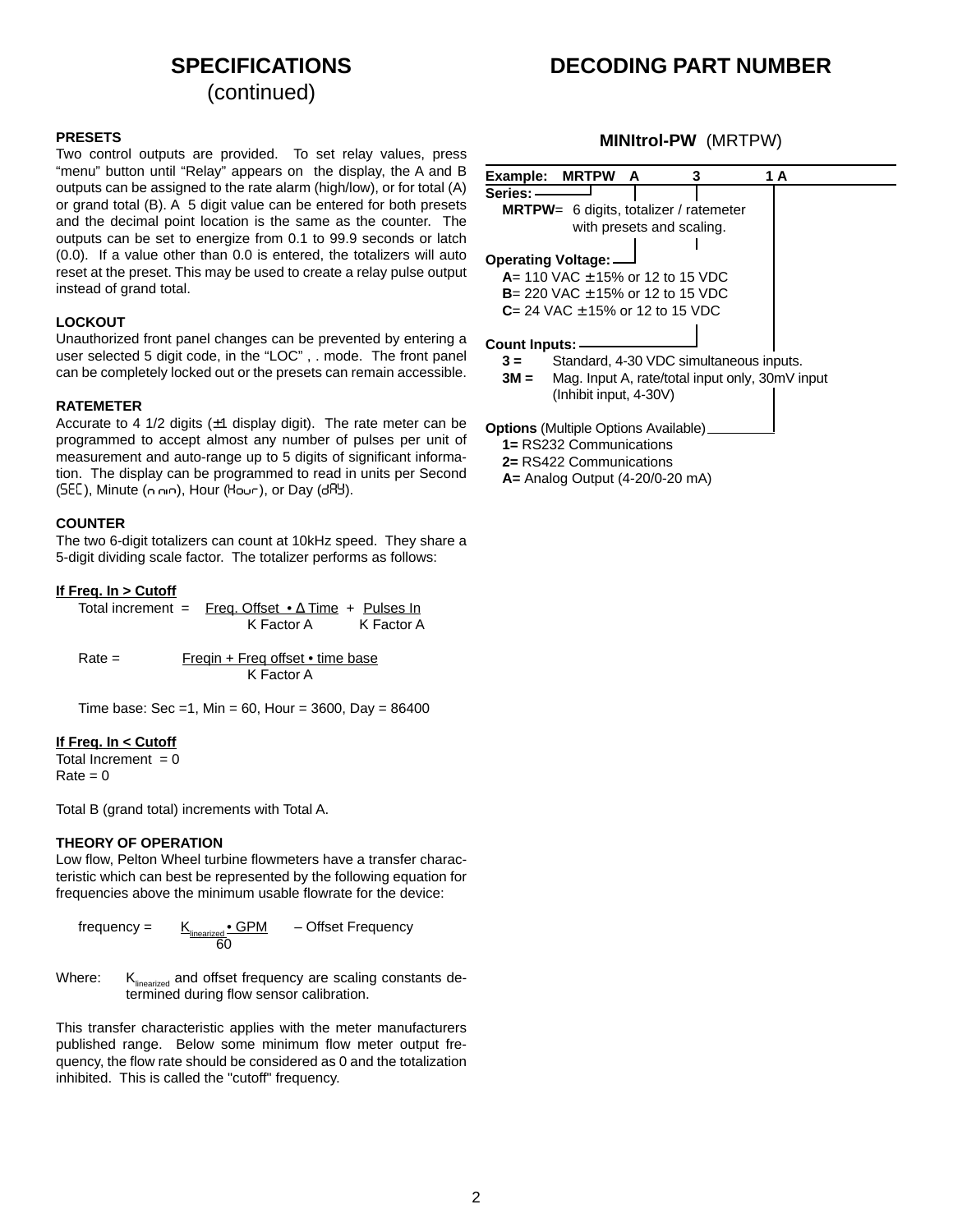### **HOW TO MOUNT THE UNIT**

The unit is designed to be mounted with a gasket providing a water tight seal. Two mounting brackets are provided to secure the unit to the panel. A panel less than .1" may distort if the clamps are screwed too tightly.

Slide the body of the unit through the rubber gasket. Insert the unit into the panel. As shown in "FIG. A", slide the brackets up the groove to press against the back of the panel. Insert screws into rear of brackets and tighten them evenly and alternately. Do not over tighten! A normal level of torque is required. Maximum torque should be 3" pounds.

This product is designed to be panel mounted and is NEMA 4 rated if proper mounting procedures are followed and the required and supplied hardware is correctly used.

If the panel in which the unit is mounted is less than 0.125" thick, the possibility exists that there will be some flexing. Should this flexing occur, the resulting deformation of the panel could cause a loss of the water tight seal. In case this should occur, the use of silicone or other sealant would be recommended.

This product is designed to the NEMA 4 rated. However, the fact that we are unable to control either the location in which the device is installed or the actual installation itself requires that the company's liability shall extend only to the repair or replacement of a defective product.

We are prepared to offer additional assistance in those special situations where normal mounting methods do not seem to satisfy the customers needs. This assistance may be obtained by calling the factory and asking for Application Engineering.



### **DIMENSIONS**

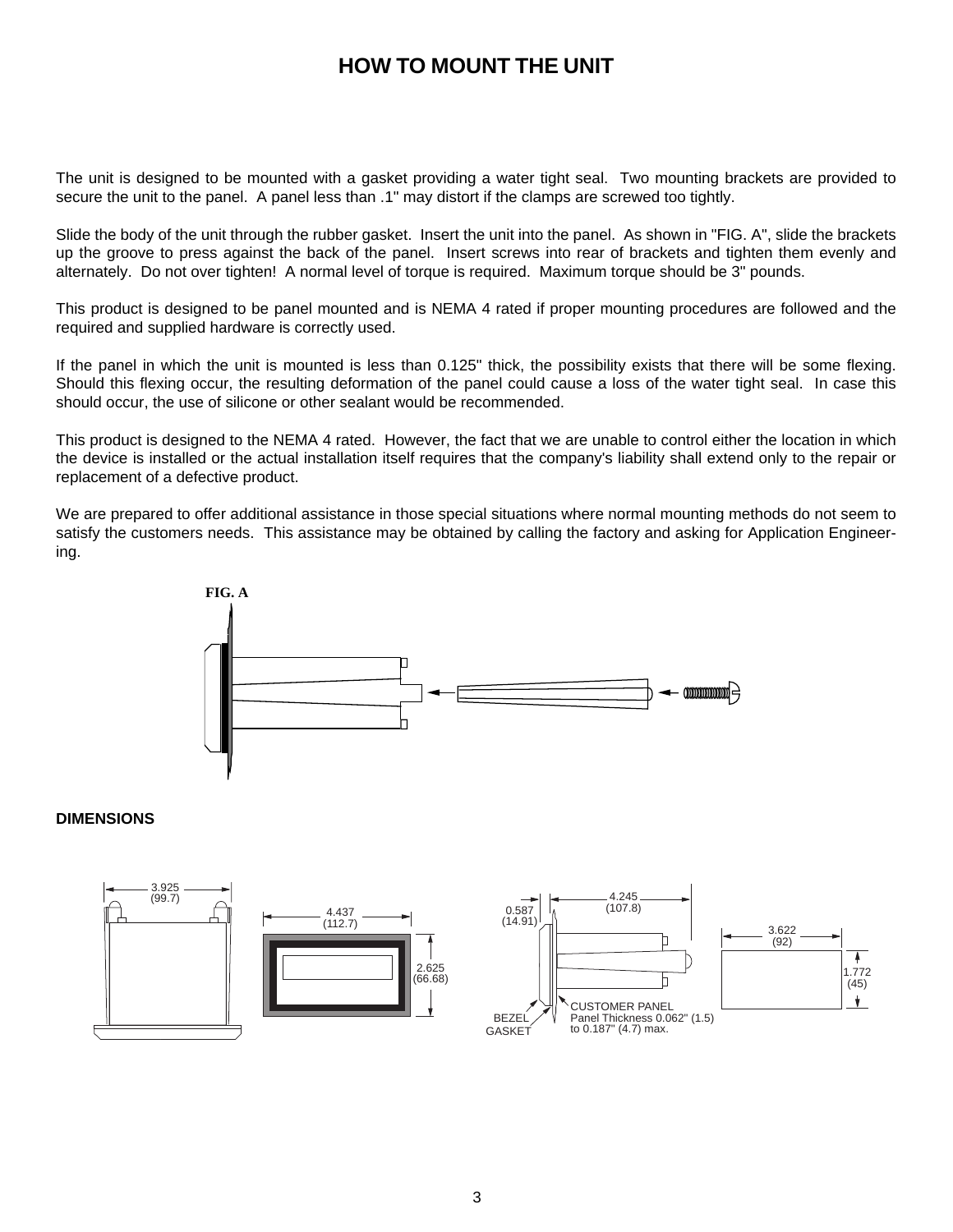### **WIRING GUIDELINES**

The rear terminal contains 12 screw terminals for connecting #14 to #28 gauge wire.

The unit is controlled by a microprocessor and, therefore, an electrically "noisy" environment could cause operating problems. The input power line should not be common to power lines for motors, pumps, contactors, etc.

The unit is designed to be immune from line or transient voltage interference. In some environments voltage spikes of over 1000 volts can occur. When common to a power line driving motors voltage fluctuations can be extreme and rapid. Lines driving DC or AC solenoids, relays, or actuators can also cause problems.

Four sources of noise can occur:

- 1) AC power line noise If the unit cannot be connected to a clean power source, an inductive load suppressing device (MOV as GE # V130LA1 or Resistor Capacitor as Paktron # .2 uf/220 ohm @ 400V) can be installed. Although locating the suppressor across the AC supply at the unit should help, best results are obtained by connecting the suppressor across the leads of the "load" at the device causing the spike.
- 2) Input line noise -The noise is carried on the input and D.C. ground lines. Make sure the input wires are never run into the unit in a bundle with power input lines. Also, keep these input lines isolated from inductive lines from devices drawing heavy loads. If there is a possibility of electrical noise, we recommend using shielded cable, with the shield being hooked to the D.C. ground terminal on the instrument, and to "earth" at one point in the circuit, preferably at the D.C. ground terminal of the unit.
- 3) Output lines The unit has two relay outputs. When these outputs are used to run external relays or solenoids, spikes can be generated upon activation. This noise can spread through the instrument causing operating problems. If the source is a D.C. operated device, a general purpose diode (IN4004) placed across the solenoid prevents electrical noise spikes. Connect the cathode (banded side) to the more positive side of the coil. If the source is an A.C. operated device, use a MOV or Resistor Capacitor across the coil.
- 4) 12 VDC output supply Noise can be generated on the 12 VDC output supply if it is used to drive inductive loads or if the current draw exceeds 50 mA. Insure that all inductive loads have a diode (such as IN4004) across the coil and that the current does not exceed 50 mA.

### **TOTALIZER INHIBIT INPUT**

In many applications it is sometimes necessary to inhibit totalization while certain operations are being performed. A high logic level on this input inhibits totalization while the rate indication is still active. This feature is useful during meter proving and may be used with liquid phase detectors.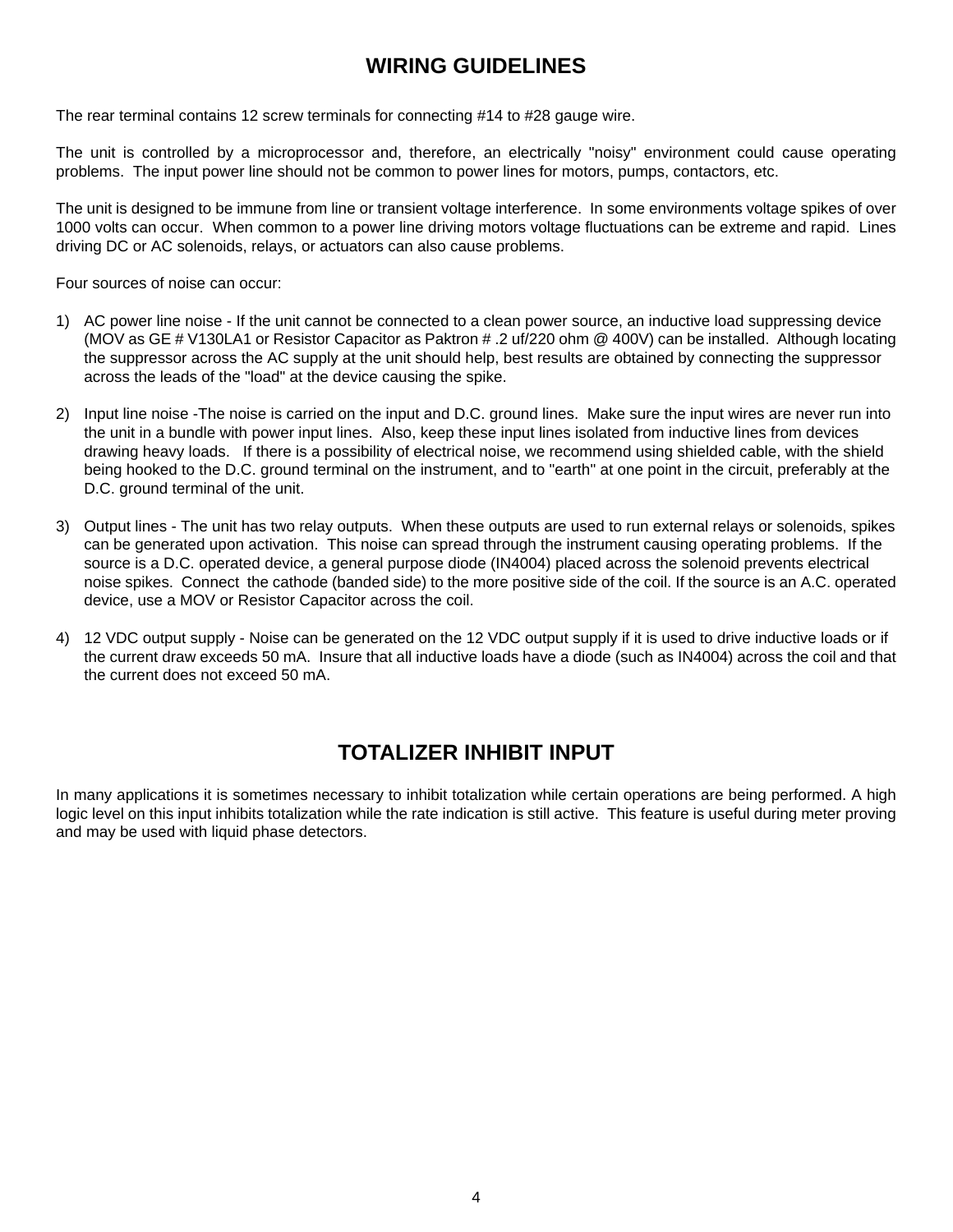### **CONNECTING AC / DC POWER**

NOTE: Connect power only after other connections are finished. Do not touch the live AC power terminals! The unit has been designed with an isolated AC input. Thus, polarity is not a concern for the AC input. The chassis is plastic, therefore earth ground is not used. For D.C. operation, connect + 12V to pin 7 and - D.C. to pin 8.

### **CONNECTING SENSOR INPUTS**

These diagrams show how to hook a typical input sensor to the unit. The unit supplies an unregulated 12 Volt (50mA) output to power these sensors (Pin 7).

A valid pulse is one which makes a transition from the off-state (0 to 1V) to the on-state (4 to 30V): a positive going edge. The input impedance is 10K Ohms to ground. The unit can be programmed from the front panel for slow switch closure inputs up to 40Hz (select "Lo CPS"), or solid state switches (select "hi CPS") up to 9.99KHz. No rear terminal jumpers are required. Use PNP (sourcing) type pulsers.



### **TYPICAL SENSOR HOOKUP**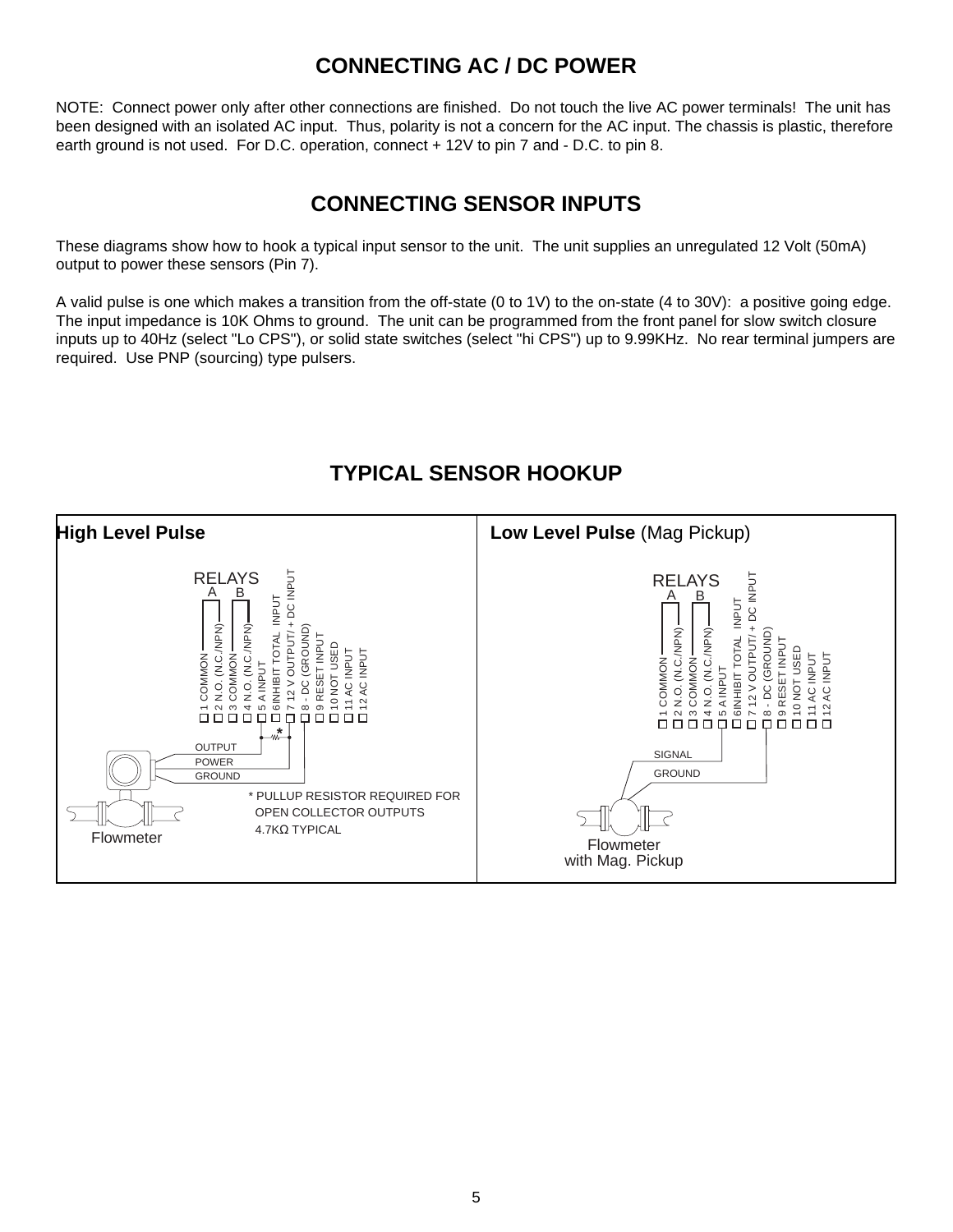### **WHAT CAN YOU VIEW?**

### Pressing VIEW shows:

- A) The total of input A. If "reset to 0" is selected A counts up, if "set to preset" is selected A will count down.
- B) The rate of input A.
- C)\* The grand total of input A (B Total) which always count up.

### NOTE:

\* All decimal points are inverted when "B total" (grand total) is being displayed.

### **OUTPUT JUMPER SELECTIONS**

|   | <b>FUNCTION</b>         | <b>MODIFICATION</b> |               |
|---|-------------------------|---------------------|---------------|
|   | "A" RELAY               | <b>CUT</b>          | <b>JUMPER</b> |
|   | N.C. OUTPUT             | AT "A"              | "B" TO "2"    |
|   | "B" RELAY               | <b>CUT</b>          | <b>JUMPER</b> |
|   | N.C. OUTPUT             | AT "D"              | "E" TO "4"    |
| * | "A" PRESET              | <b>CUT</b>          | <b>JUMPER</b> |
|   | <b>TRANSISTOR (NPN)</b> | AT "A"              | "C" TO "2"    |
| ¥ | "B" PRESET              | CUT                 | <b>JUMPER</b> |
|   | TRANSISTOR (NPN)        | AT "D"              | "F" TO "4"    |

### **BOTTOM VIEW AT TERMINAL**



\* The unit must be removed from the case to access jumpers C & F, all other jumpers can be accessed by removing the plastic extender.

**NOTE:** All three pads at jumpers 2 and 4 are connected.

### **MILLIVOLT INPUT OPTION JUMPER SELECTIONS**



If the unit has the millivolt input bd.# 20229, The A inputs can be solder jumper programmed to accept either a low millivolt or 4-30 V input. The B input should always be set for 4-30 V. Each unit shipped is programmed according to part number. If solder jumpers are made, the part number should be modified to reflect the changes made

### C=CLOSE, O=OPEN

|         | <b>4-30V INPUT</b> | <b>Millivolt INPUT</b> |
|---------|--------------------|------------------------|
| Input A | J1-O, J2-C, J3-O   | J1-C, J2-O, J3-C       |
| InputB  | J4-O, J5-C, J6-O   |                        |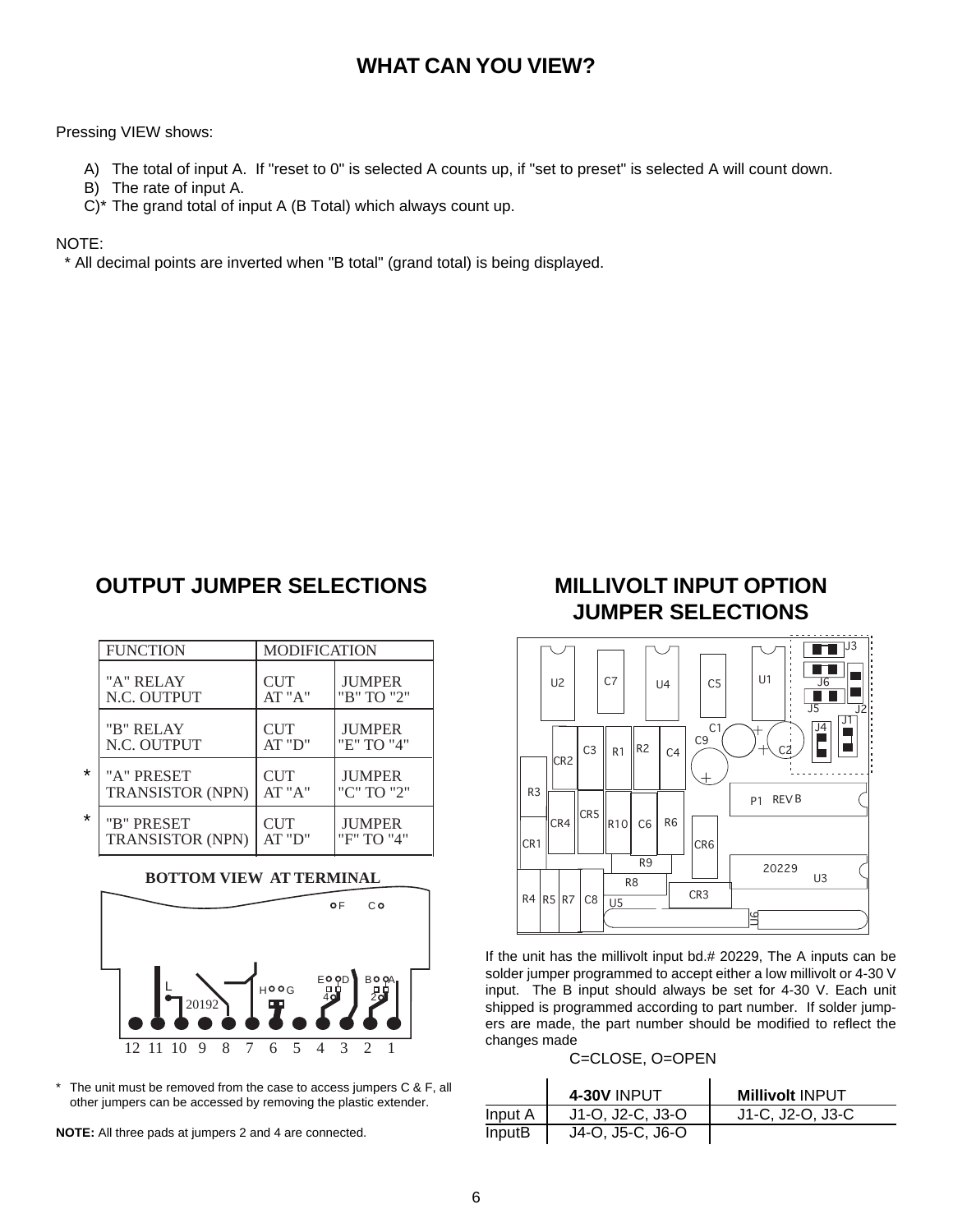# **OPERATING THE FRONT PANEL**

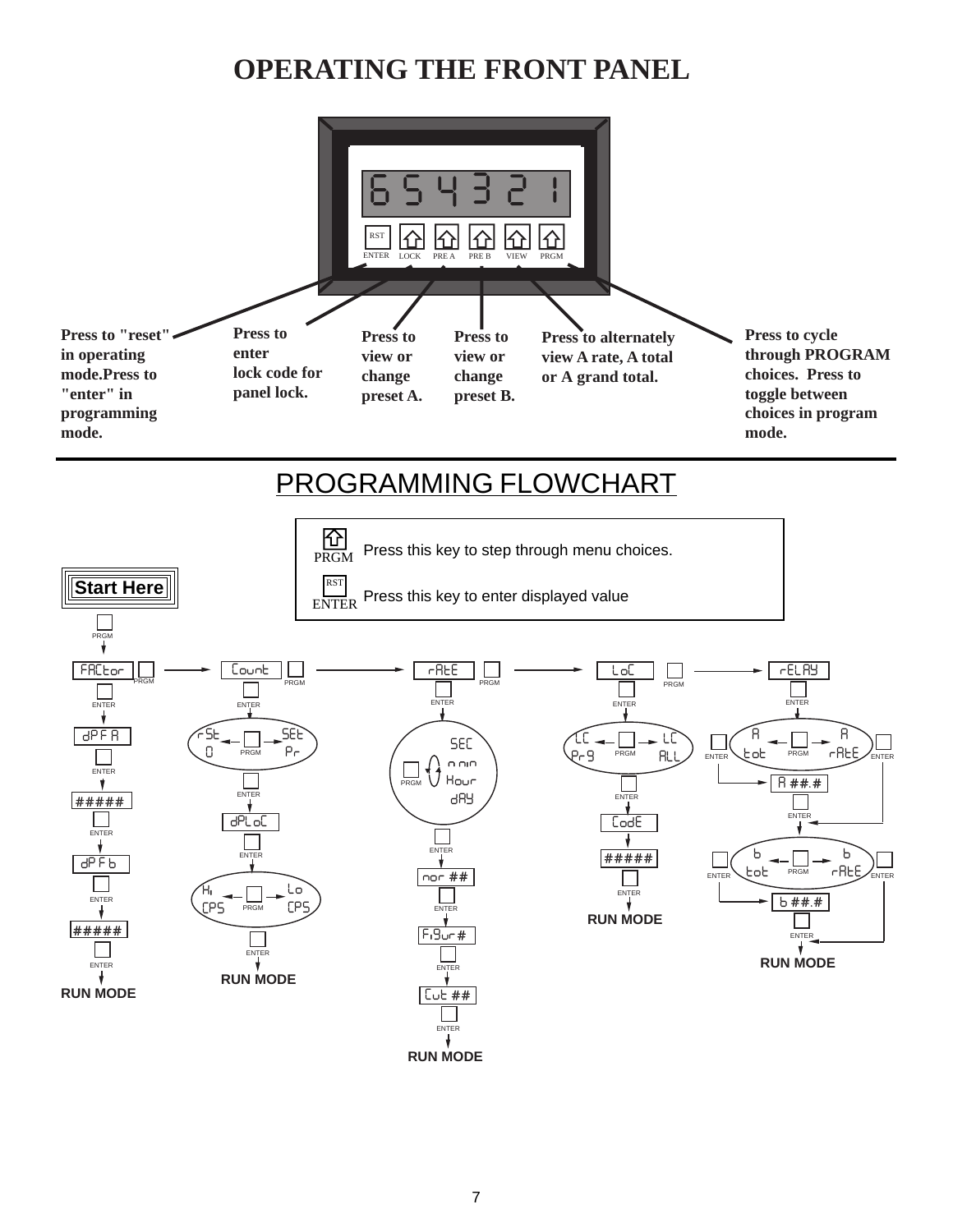The following is a list of abbreviations as they appear on the display and front panel of the unit.

### ABBREVIATION DESCRIPTION

- FREL or SCALING FACTOR Enter the 5 digit dividing scale factor (K-Factor) for the total input (Input A).
- dP F R DECIMAL POINT FOR FACTOR A (K-Factor) Enter location of decimal point for Scaling Factor A by pressing the button under the digit where the decimal is desired.
- d<sup>p</sup> F b DECIMAL POINT FOR FACTOR B (offset) Enter location of decimal point for the Offset Scaling Factor by pressing the button under the digit where the decimal is desired.
- Count **PORTION OF MENU FOR SETTING COUNTER VARIABLES**
- r 5 E 0 RESET TO 0 Counter will reset to 0. The totalizer will count up from 0.
- SEL Pr SET TO PRESET Counter will reset to preset A. The totalizer will count down from preset A. The grand totalizer will count up .
- dP LoC DECIMAL POINT LOCATION Enter desired location of decimal by pushing the button under the digit where the decimal is desired. Changing the decimal will change the decimal location in the totalizer and grand totalizer, but not the rate display.
- H<sub>I</sub> CPS HIGH COUNTS PER SECOND This sets the unit for high count speeds (0-9.99KHz)
- LO CPS LOW COUNTS PER SECOND This sets the unit for contact debounce filtering (0-40Hz)
- **CREE** PORTION OF MENU FOR SETTING RATE VARIABLES
- sec RATE PER SECOND The display will read in rate per second.
- n nin RATE PER MINUTE The display will read in rate per minute.
- hour RATE PER HOUR The display will read in rate per hour.
- dRY RATE PER DAY- The display will read in rate per day.
- nor ## NORMALIZING FACTOR Normalizes (averages) the data being received. Higher settings provide more normalizing (averaging) for a more stable display. Derived from the equation: (Old Data x "NOR" + New Data) ("NOR" + 1)
- F<sub>1</sub>9<sub>ur</sub> ## SIGNIFICANT FIGURE This sets the amount (1-5) of meaningful figures the unit will display. (RATE DIS PLAY ONLY). FOR EXAMPLE: If "2" is set as the figure, a rate of 273.45 will be displayed as 270.
- cut CUTOFF FREQUENCY Enter the minimum usable frequency for the input device. Any input pulses below this frequency are blocked, the rate reads "0" and totalization stops.
- LoC LOCK This portion of the menu allows you to:
	- 1) lock the program (presets are still accessible)
	- 2) lock all (presets and program are locked).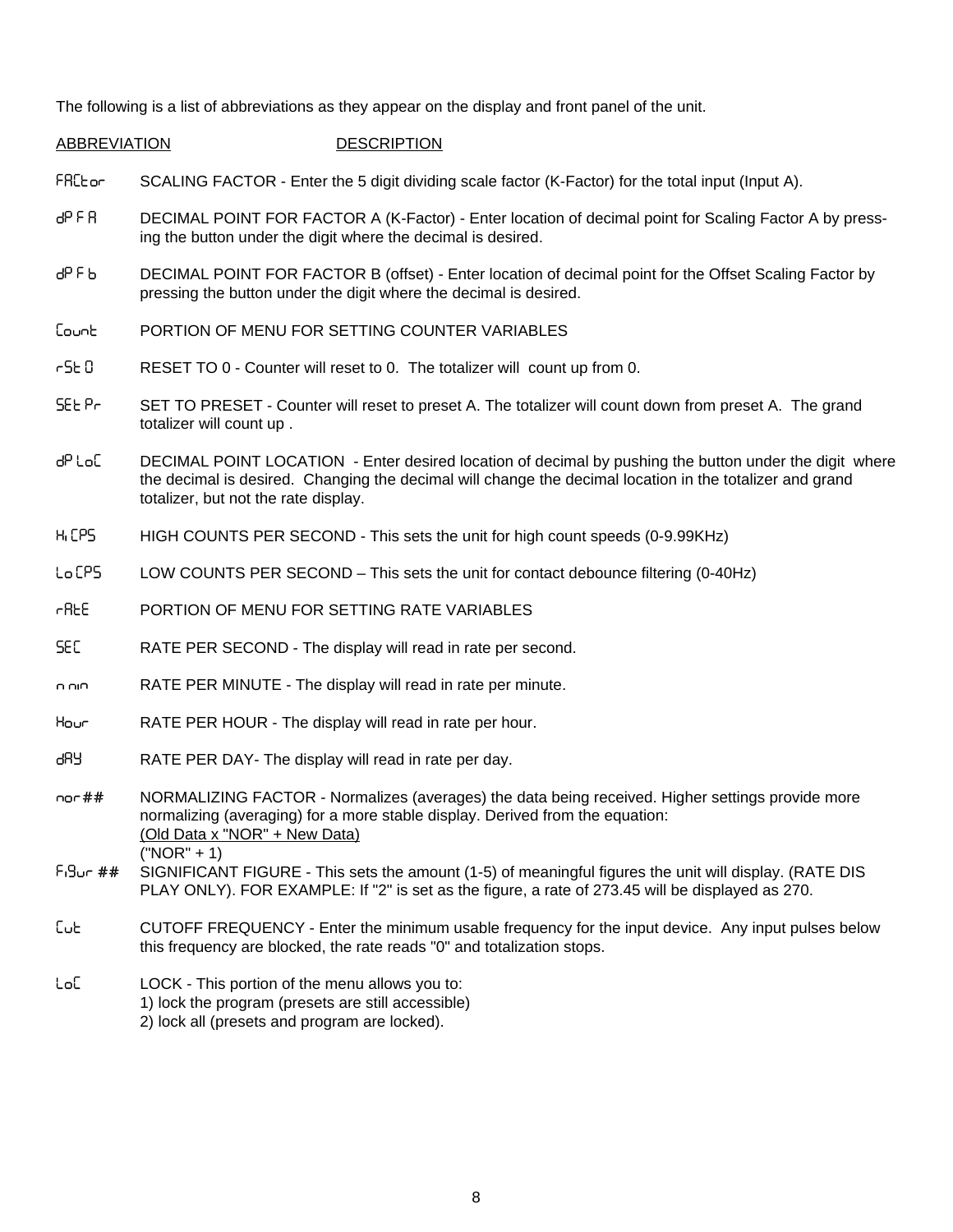- LC Pr-9 LOCK PROGRAM This will lock the program and allow the presets to be changed when the unit is in the lock mode.
- LE RLL LOCK ALL This will lock the program and the presets when the unit is in the locked mode. The presets can be viewed, but not changed.
- CODE LOCK CODE This message (code) will flash on display for approximately 3 seconds. It will be followed by a 5 digit number (xxxxx). The number you enter here will be the code to lock and unlock the unit.
- RELAY RELAY This portion of the menu allows you to set your relay operation variables.
- A TOT RELAY A FOR TOTALIZER When this is selected relay A will activate when the total (Total A) has reached Preset A.
- A RATE RELAY A FOR RATE When this is selected relay A will activate when the Rate of input A equals or exceeds preset A.
- R##.# RELAY A DURATION This prompt will appear when "A TOT" is selected. It is the duration which the relay will remain energized (00.1 to 99.9 sec). If 00.0 is selected, the relay will latch until reset. When the duration is not at 00.0, the total will autorecycle.
- b tot RELAY B FOR TOTALIZER When this is selected relay B will activate when the grand total (Total B) has reached preset B.
- b rREE RELAY B FOR RATE When this is selected relay B will activate when the rate equals or exceeds preset B. The relay will drop out when the rate falls below preset B.
- b##.# RELAY B DURATION This prompt will appear when "B TOT" is selected. It is the duration which relay B will remain energized (00.1 to 99.9 sec). If 00.0 is selected, the relay will latch until reset. When the duration is not at 00.0, the grand total will autorecycle. The autorecycle mode for the grand total may be used to create a relay pulse output.

### **WIRING TERMINATIONS**



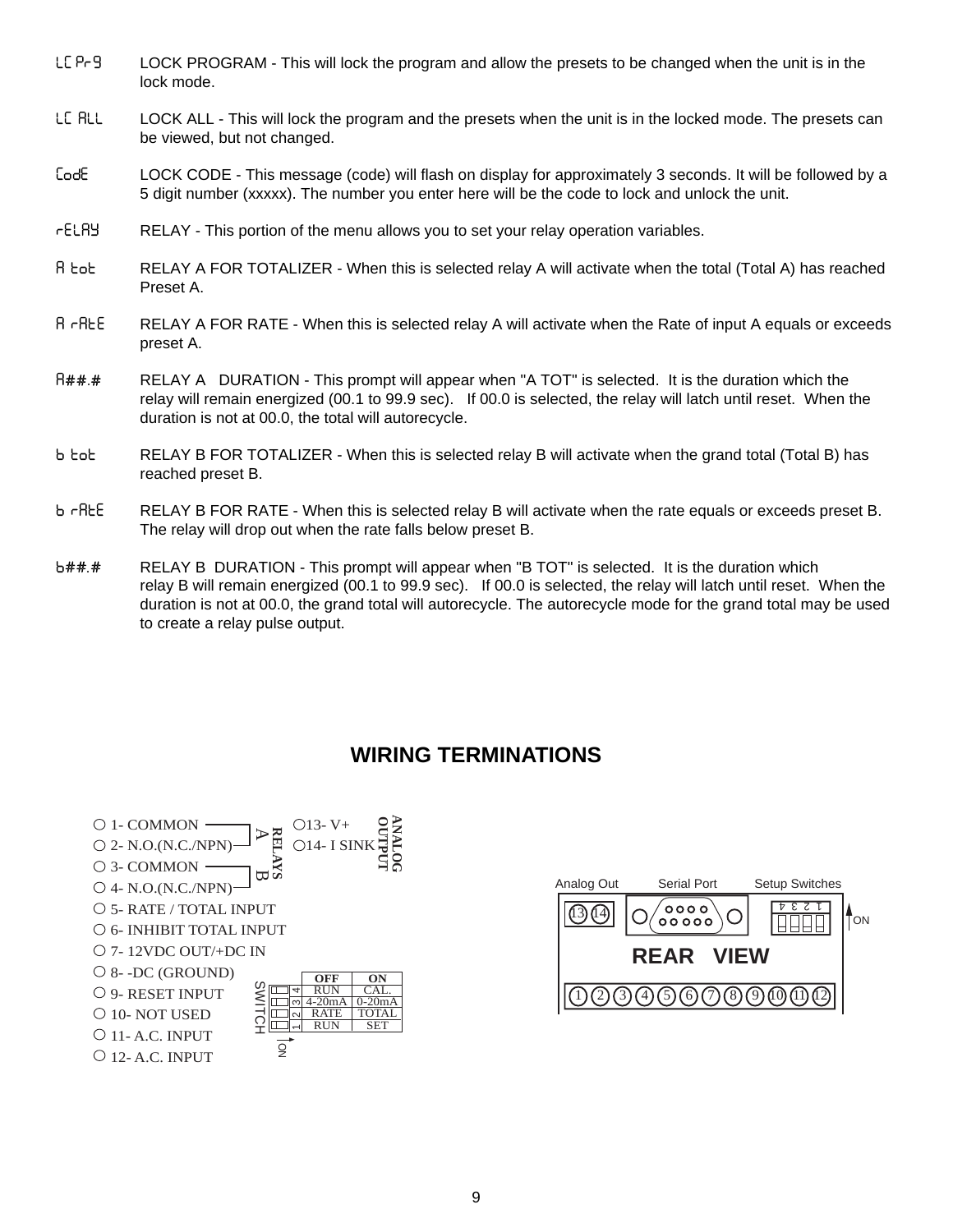### **CALCULATING SCALE FACTORS**

There are two separate scale factors, assciciated with pelton wheel flowmeters. The factor ranges from 0.0001 to 99999. Because the "units per second", "minute", "hour" or "day" are field programmable from the keypad, scale factor calculations for the ratemeter are easy.

The A Factor is used for the linearized number of pulses per desired unit of measure.

The B Factor is used for the offset frequency (in Hz).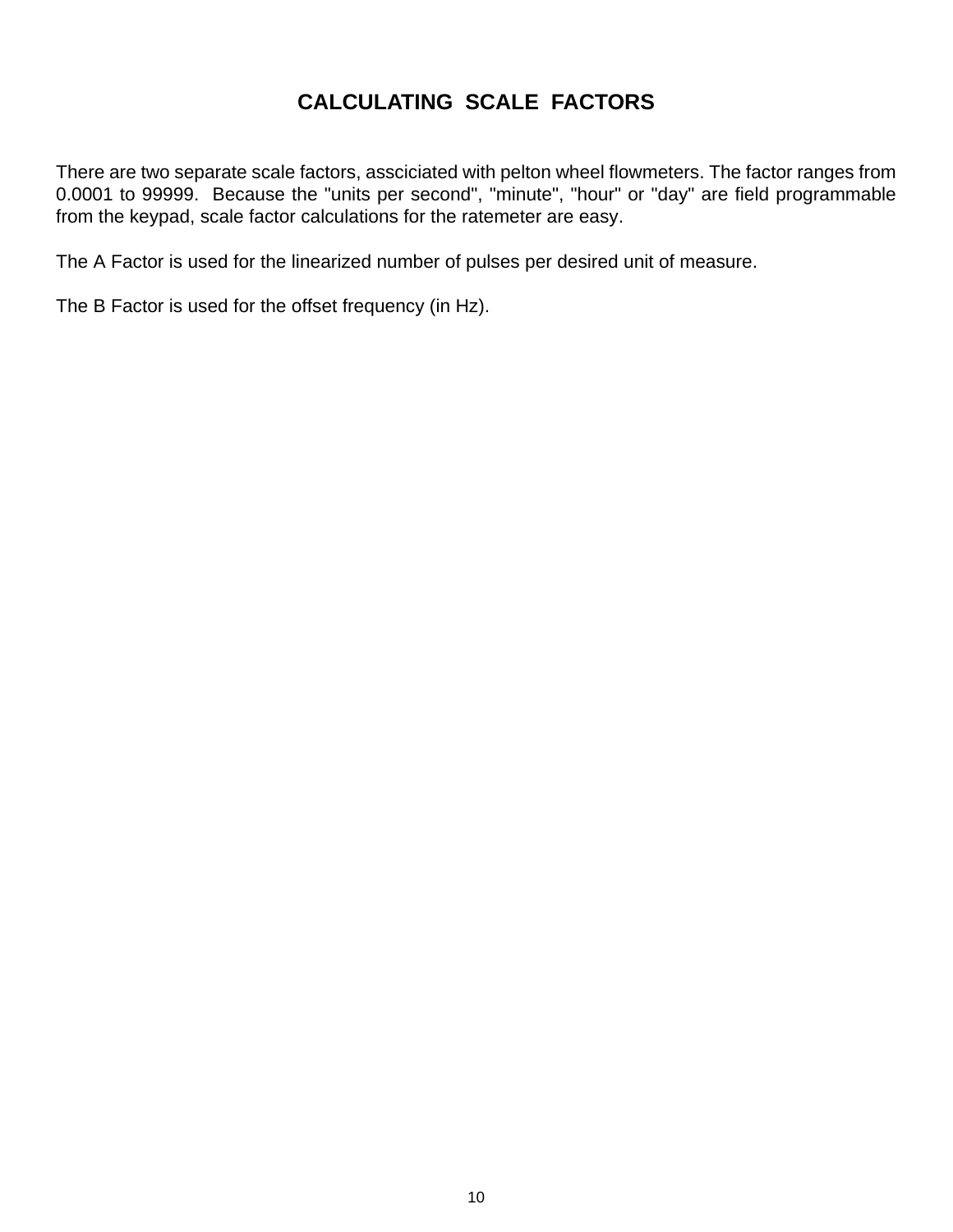## **PROGRAMMING**

| <b>STEP</b>                      | <b>PRESS</b> | <b>DISPLAY</b>     | <b>REMARKS</b><br>This section of the menu is used to set up                                                                                                                                                                  |
|----------------------------------|--------------|--------------------|-------------------------------------------------------------------------------------------------------------------------------------------------------------------------------------------------------------------------------|
| <b>SETTING</b><br><b>SCALING</b> | <b>PRGM</b>  | FRC <sub>bor</sub> | the scaling factors for rate and total.                                                                                                                                                                                       |
| <b>FACTORS</b>                   | <b>ENTER</b> | 89 F R             | This sets the decimal for the primary<br>scaling factor (Factor A). Press the ar-<br>row key under the digit where the deci-<br>mal is desired. To clear the decimal,<br>press the arrow key furthest to the right<br>(PRGM). |
|                                  | <b>ENTER</b> | #####              | This is the primary scaling factor (Factor<br>A) for input A. To change, press the<br>arrow key under the digit(s) to change.<br>Press ENTER to enter the displayed<br>value.                                                 |
|                                  | <b>ENTER</b> | ႕၁၉၉               | This sets the decimal for the offset scal-<br>ing factor (Factor B). Press the arrow key<br>under the digit where the decimal is<br>desired. To clear the decimal, press the<br>arrow key furthest to the right (PRGM).       |
|                                  | <b>ENTER</b> | #####              | This is the offset scaling factor (Factor B)<br>for the rate and totalizer. To change,<br>press the arrow key under the digit(s) to<br>change. Press ENTER to enter the dis-<br>played value.                                 |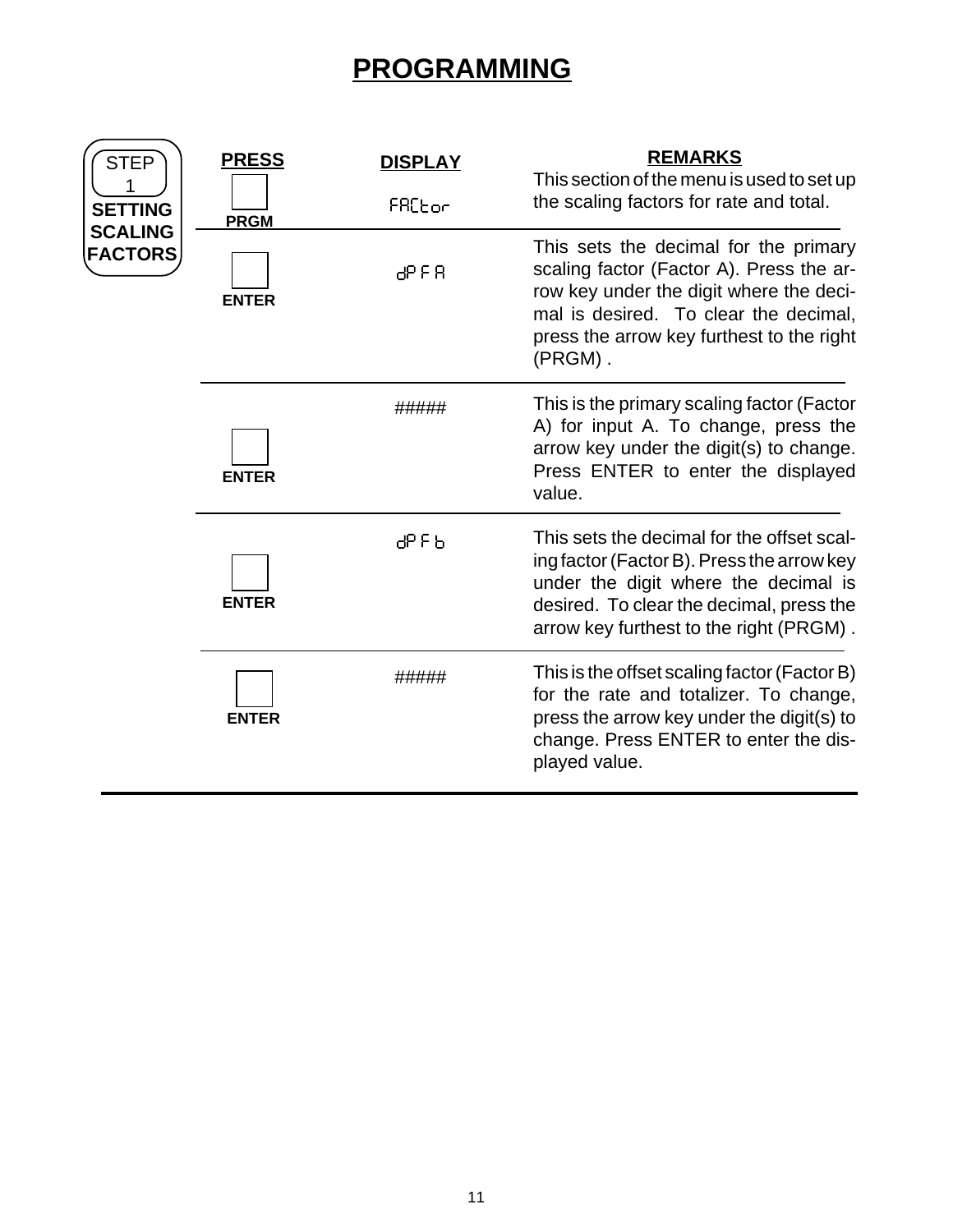|                                                                    | <b>PRESS</b>               | <b>DISPLAY</b>                    | <b>REMARKS</b>                                                                                                                                                                                                                                                       |
|--------------------------------------------------------------------|----------------------------|-----------------------------------|----------------------------------------------------------------------------------------------------------------------------------------------------------------------------------------------------------------------------------------------------------------------|
| <b>STEP</b><br>2<br><b>SETTING</b><br><b>THE</b><br><b>COUNTER</b> | <b>PRGM</b><br><b>PRGM</b> | FRCtor<br>Count                   | This section of the menu sets up the<br>counter information.                                                                                                                                                                                                         |
|                                                                    | <b>ENTER</b>               | r SE O<br>or<br>SEE Pr            | Press the PRGM key to choose RST 0<br>(reset to 0, count up) or SET PR (set to<br>preset, count down), press the ENTER<br>key to enter the displayed choice.                                                                                                         |
|                                                                    | <b>ENTER</b>               | dPtoE                             | This sets the decimal location for the<br>totalizer and grand totalizer Press the<br>arrow key under the desired digit loca-<br>tion. To clear the decimal, press the<br>arrow key furthest to the right. Press<br>the ENTER key to enter the displayed<br>location. |
|                                                                    | <b>ENTER</b>               | H <sub>I</sub> CPS<br>or<br>LoCPS | Press the PRGM key to choose HIGH<br>CPS (0-9.99KHz) or LOW CPS (0-<br>40Hz). Press the ENTER key to enter<br>the displayed choice.                                                                                                                                  |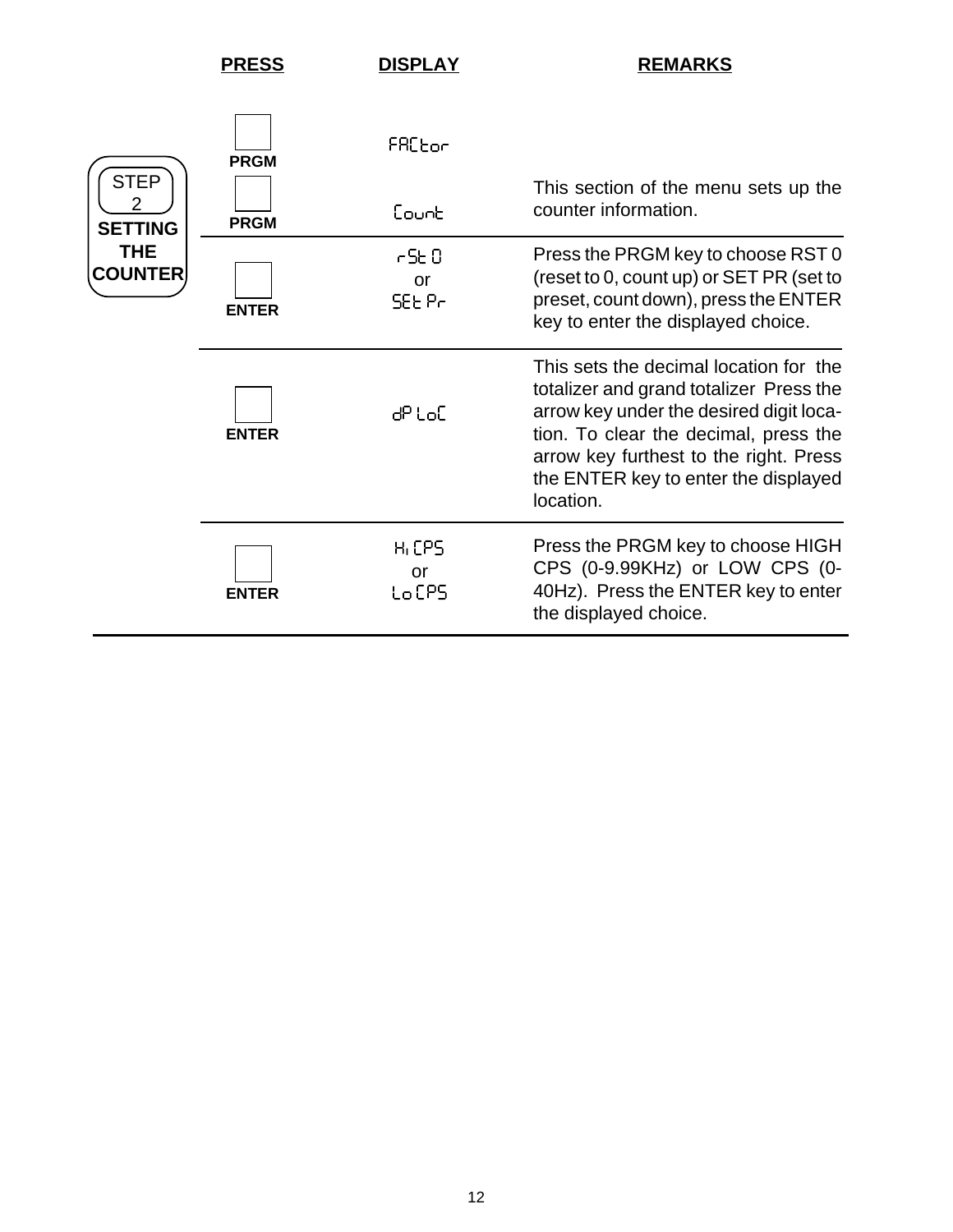|                                                       | <b>PRESS</b>                              | <b>DISPLAY</b>                       | <b>REMARKS</b>                                                                                                                                                                                                                                |
|-------------------------------------------------------|-------------------------------------------|--------------------------------------|-----------------------------------------------------------------------------------------------------------------------------------------------------------------------------------------------------------------------------------------------|
| <b>STEP</b><br>3<br><b>SETTING</b><br><b>THE RATE</b> | <b>PRGM</b><br><b>PRGM</b><br><b>PRGM</b> | FRC <sub>bor</sub><br>Eounb<br>r AEE | This section of the menu is used to set up<br>the rate information.                                                                                                                                                                           |
|                                                       | <b>ENTER</b>                              | <b>SEC</b><br>o oio<br>Hour<br>კგყ   | Press the PRGM key to choose SEC (rate<br>per second), MIN(RPM), HOUR (RPH) or<br>DAY (rate per day). Press ENTER to enter<br>displayed choice.                                                                                               |
|                                                       | <b>ENTER</b>                              | nor #.#                              | This sets the normalizing (averaging) fac-<br>tor. Press the arrow keys under the de-<br>sired digits to change. Press ENTER to<br>enter displayed value.                                                                                     |
|                                                       | <b>ENTER</b>                              | $F_19$ un #                          | This sets the minimum number of signifi-<br>cant figures to be displayed. Press the ar-<br>row key under the digit to change. Press<br>ENTER to enter displayed value.                                                                        |
|                                                       | <b>ENTER</b>                              | $C$ ub ##                            | This sets the cutoff frequency 00-99 Hz.<br>Any input frequency below this value will<br>inhibit the totalizer and ratemeter reading.<br>Press the arrow keys under the desired<br>digits to change. Press ENTER to enter<br>displayed value. |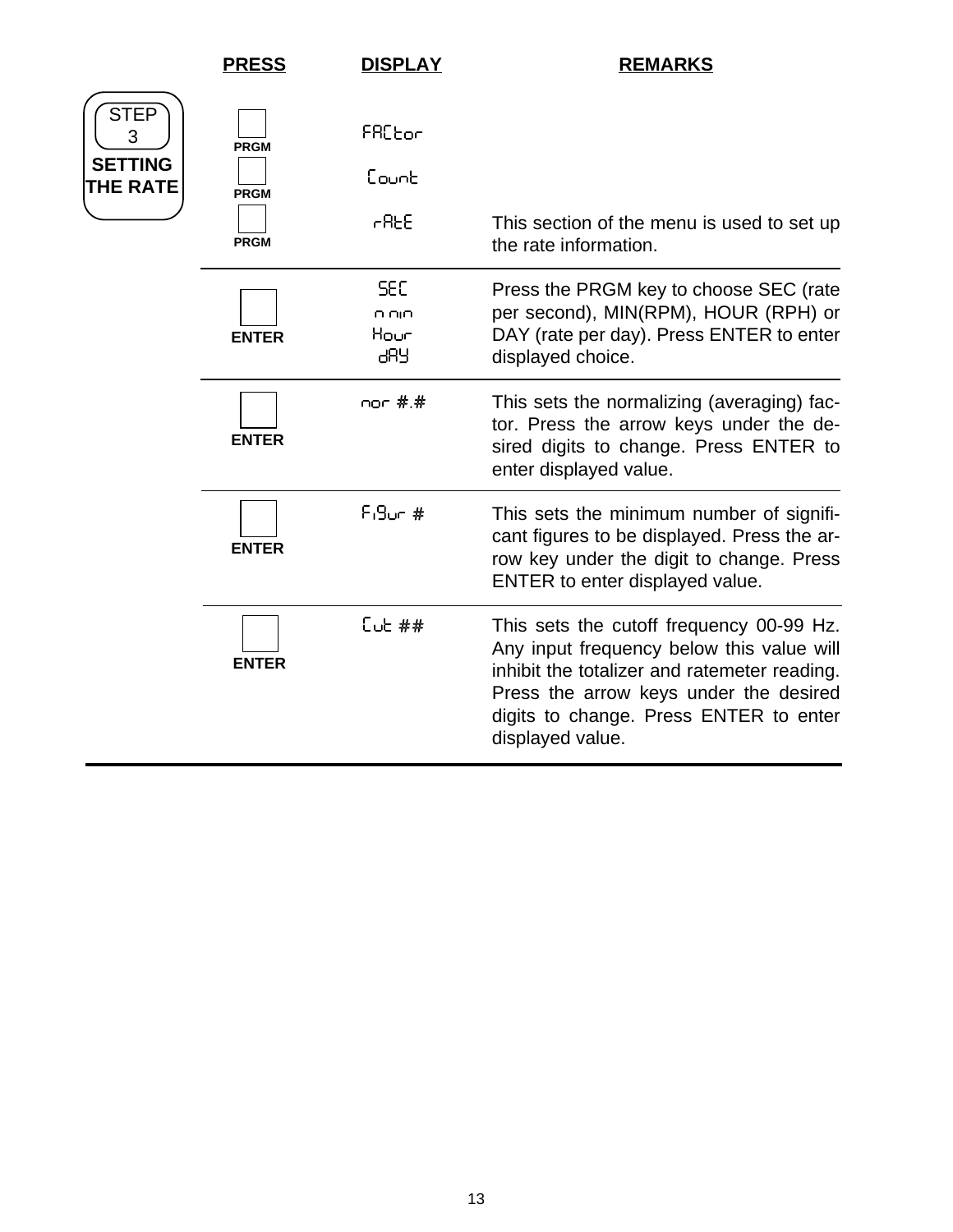|                                             | <b>PRESS</b> | <b>DISPLAY</b>                                  | <b>REMARKS</b>                                                                                                                                                                                                         |
|---------------------------------------------|--------------|-------------------------------------------------|------------------------------------------------------------------------------------------------------------------------------------------------------------------------------------------------------------------------|
| <b>STEP</b>                                 | <b>PRGM</b>  | FACEor                                          |                                                                                                                                                                                                                        |
| 4<br><b>SETTING</b>                         | <b>PRGM</b>  | Eount                                           |                                                                                                                                                                                                                        |
| <b>LOCK</b>                                 | <b>PRGM</b>  | rRE                                             |                                                                                                                                                                                                                        |
|                                             | <b>PRGM</b>  | toC                                             | This section of the menu is used to set up<br>the lockout type and code.                                                                                                                                               |
|                                             | <b>ENTER</b> | LC Pr9<br>or<br><b>LE RLL</b>                   | LC PRG $=$ Locks program but presets and<br>reset are accessible.<br>LC ALL= Locks entire keypad.<br>Press the PRGM button to toggle between<br>choices; Press ENTER to enter displayed<br>choice.                     |
|                                             | <b>ENTER</b> | CodE<br><b>Flashes</b><br>followed by:<br>***** | After CODE flashes the display will show the<br>existing lock code. To change the code press<br>the key under each digit to be changed. Press<br>ENTER to enter displayed value.                                       |
| <b>SETTING</b><br><b>THE</b><br><b>LOCK</b> | <b>LOCK</b>  | CodE<br><b>Flashes</b><br>followed by:<br>0     | Key in the lock code (see programming step<br>4) by pressing the keys under the digits to be<br>changed. Press the ENTER key to enter the<br>displayed code.                                                           |
| <b>STATUS</b>                               | <b>ENTER</b> | toC<br>or<br>untoE                              | After the code is entered the unit will display<br>LOC (unit is locked) or UN LOC (unit is un-<br>locked). This message will be displayed for<br>approximately 3 seconds before the unit re-<br>turns to the run mode. |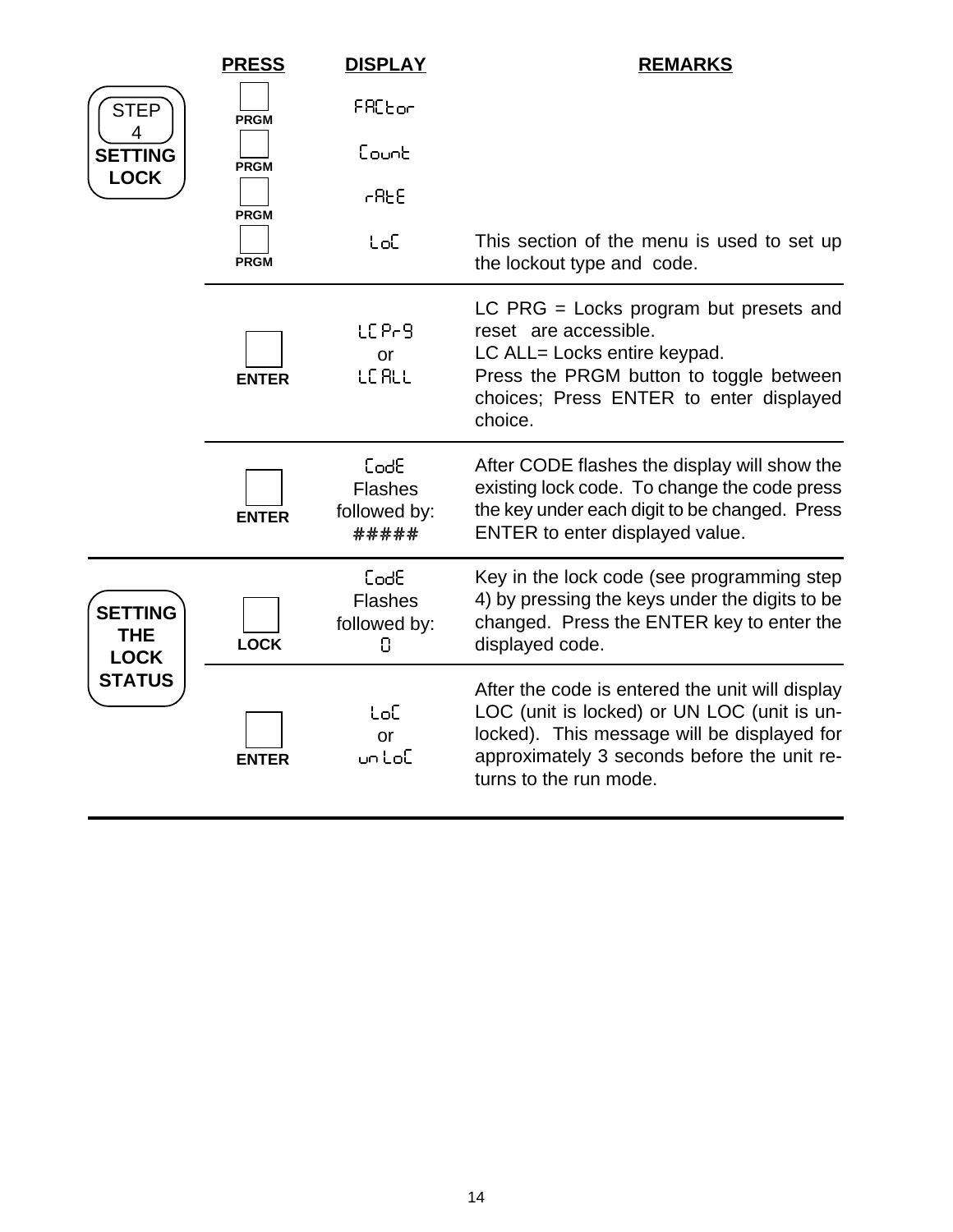|                                                                                     | <b>PRESS</b> | <b>DISPLAY</b>                                            | <b>REMARKS</b>                                                                                                                                                               |
|-------------------------------------------------------------------------------------|--------------|-----------------------------------------------------------|------------------------------------------------------------------------------------------------------------------------------------------------------------------------------|
|                                                                                     | <b>PRGM</b>  | FRCtor                                                    |                                                                                                                                                                              |
| <b>STEP</b>                                                                         | <b>PRGM</b>  | ნისინ                                                     |                                                                                                                                                                              |
| 5<br><b>SETTING</b>                                                                 | <b>PRGM</b>  | r AEE                                                     |                                                                                                                                                                              |
| <b>THE</b><br><b>RELAYS</b>                                                         | <b>PRGM</b>  | toC                                                       |                                                                                                                                                                              |
|                                                                                     | <b>PRGM</b>  | 6ELAY                                                     | This section sets up the relay information.                                                                                                                                  |
|                                                                                     | <b>ENTER</b> | Rtot<br>or<br><b>B-BEE</b>                                | Press the PRGM key to choose A TOT (A<br>assigned to total A) or A RATE (A assigned<br>to rate). Press enter when the desired choice<br>is displayed.                        |
| <b>THIS SELECTION</b><br>WILL ONLY APPEAR<br>IF "A RATE" IS<br><b>CHOSEN</b>        | <b>ENTER</b> | 日茶茶茶                                                      | This is the duration (.1 to 99.9 sec) that relay<br>A will remain energized. If 00.0 is selected,<br>the relay will latch until reset                                        |
|                                                                                     | <b>ENTER</b> | btot<br>or<br>ხ-ჩხნ                                       | Press the PRGM key to choose B TOT (B)<br>assigned to grand total B) or B RATE (B<br>assigned to rate). Press enter when the de-<br>sired choice is displayed.               |
| <b>THIS SELECTION</b><br><b>WILL ONLY APPEAR</b><br>IF "B RATE" IS<br><b>CHOSEN</b> | <b>ENTER</b> | 5 ##.#                                                    | This is the duration (.1 to 99.9 sec) that relay<br>B will remain energized. If 00.0 is selected,<br>the relay will latch until reset                                        |
| <b>SETTING</b><br><b>THE</b><br><b>PRESETS</b>                                      | <b>PREA</b>  | P <sub>CE</sub> R<br>Followed by<br>last PRE A<br>entered | PRE $A =$ Preset A; The set point at which<br>output A will trigger. If the displayed value is<br>not the desired preset, press the key(s) under<br>the digit to be changed. |
|                                                                                     | <b>PREB</b>  | PrE 6<br>Followed by<br>last PRE A<br>entered             | PRE $B =$ Preset B; The set point at which<br>output B will trigger. If the displayed value is<br>not the desired preset, press the key(s) under<br>the digit to be changed. |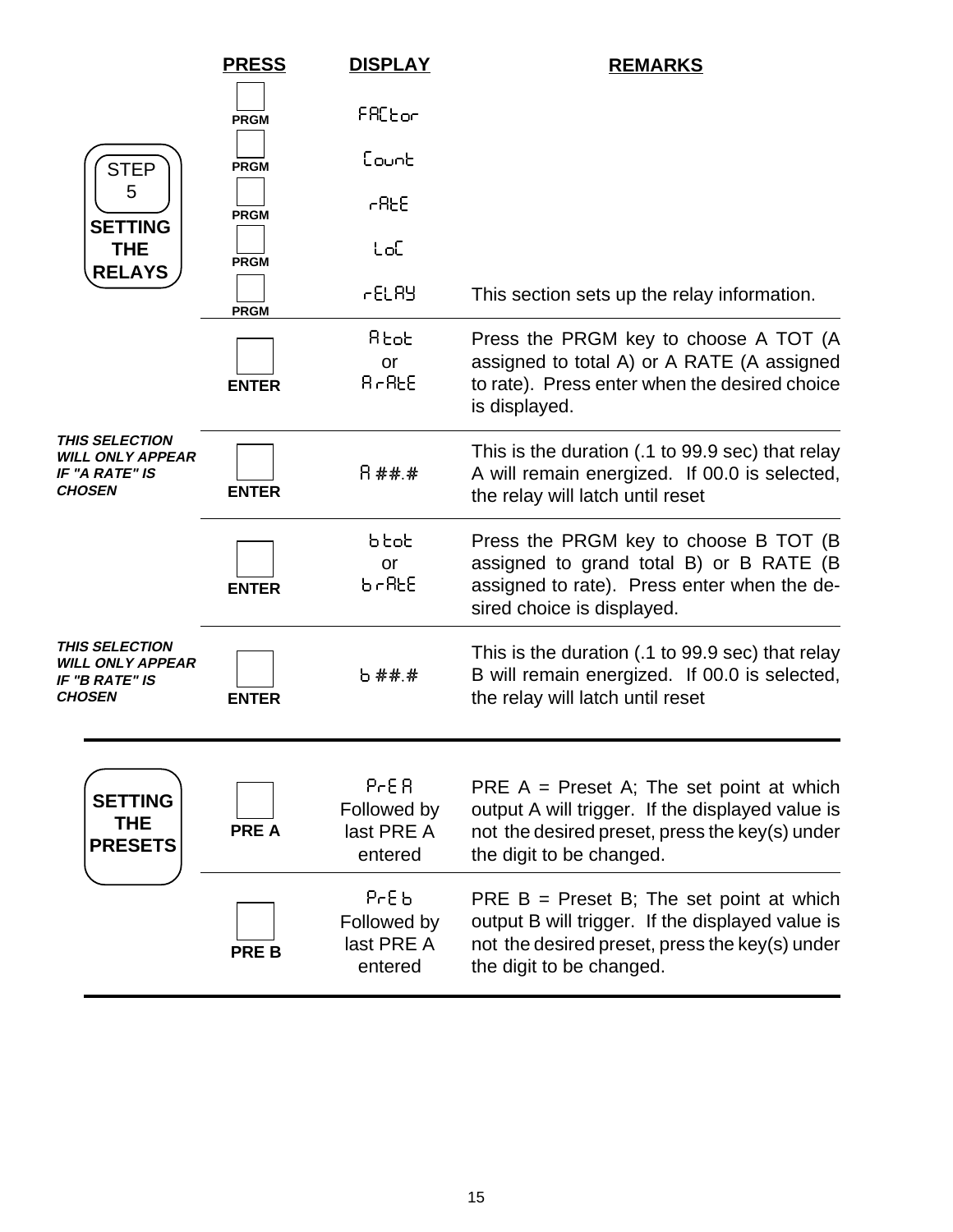### **OUTPUT WIRING**

The following diagrams detail the connection of the relay and analog output options. Each relay consist of a form A contact (Normally Open). NPN transistor or Normally Closed contacts are available with solder jumpers (see Jumper Options).

### **ANALOG OUTPUT**

The analog output can be selected to output 4-20 mA or 0-20 mA and can be selected to track the rate or total. Pin 13 supplies 12 to 18V to power the current loop. Pin 14 supplies the current sinking driver. When connecting a strip chart recorder, make connections as follows:



**APPLICATION HINT: A 0-5 V output can be created by choosing 0-20 mA and using a 250**Ω **resistor.**

### **ALARMS**

The relays can be used to trigger alarms which warn the operator that the total or rate has exceeded a set amount. The outputs are programmable to be assigned for rate or total. When assigned to the total, the relays can have a user selectable on time (duration) or can be latched until reset.

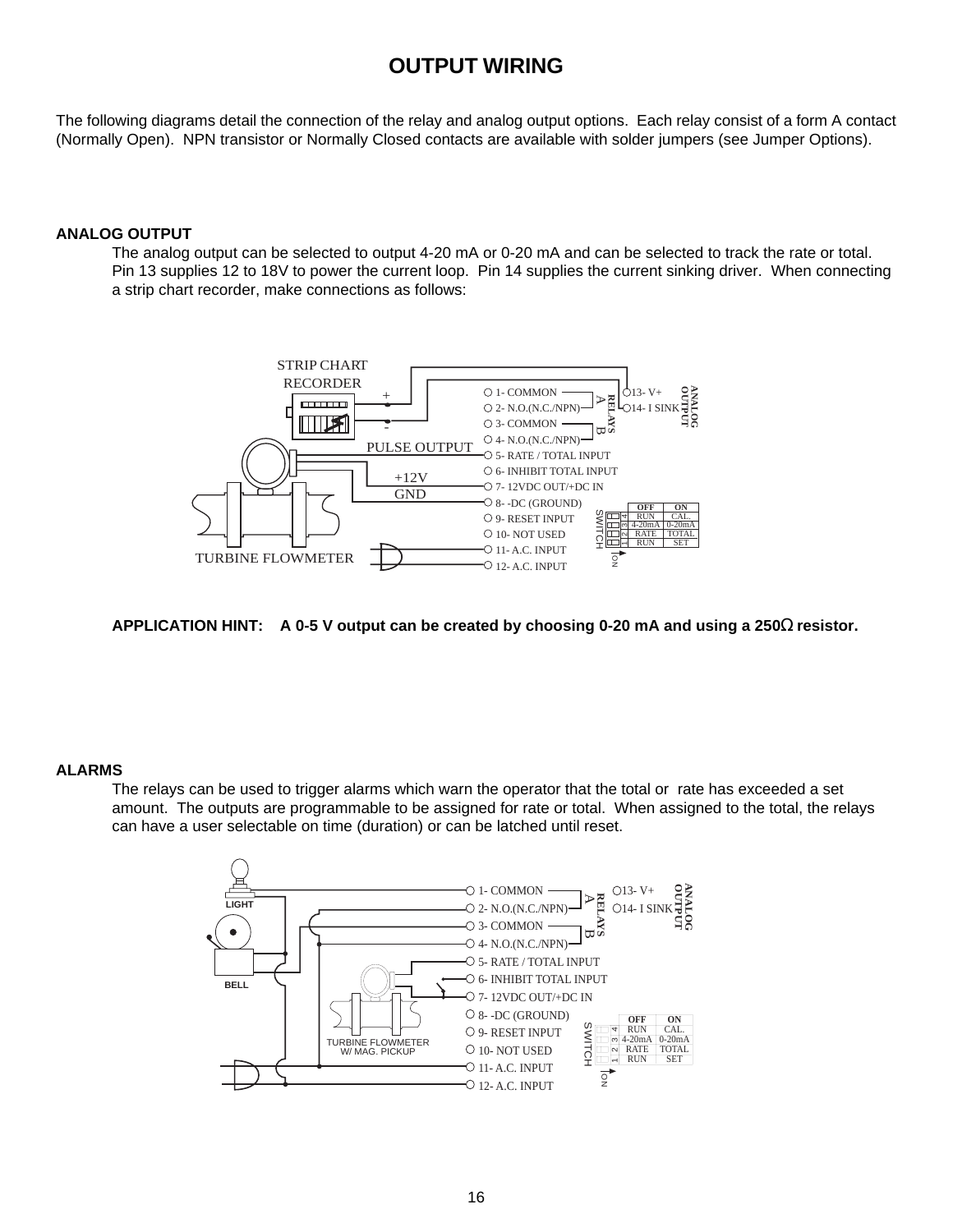### **ANALOG OUTPUT OPTION**

### **Description:**

An optional 4-20mA (0-20mA) output has been added to the Minitrol series. The output can be programmed to track rate or total. This feature is available by adding suffix A to the part number. Connections are via a 2 terminal pluggable screw connector.

### **Connections:** (see FIG. 1)

PIN13 supplies the 12 to 18 VDC to power the current loop. PIN14 is the control sink driver

### **Accuracy:**

 $± 0.25%$  FS

### **Compliance Voltage:**

3 to 30 VDC

### **Setup:**

The optional analog output feature uses 4 dip switches on the back for setup. These switches are used as follows:

- **SW1 -** View or change "set low" and/or "set high" values
- **SW2** Select output for rate or total
- **SW3** Select 4-20mA or 0-20mA
- **SW4** Calibrate the unit.

After the regular parameters shown in the programming flowchart have been set, locate the 4 switches on the back of the unit. (see FIG. 1)

### **Switch Settings:**

**SWITCH 1:** Enter Analog Low & High (normally off)

Switch 1 is used to load in the low (4mA or 0mA) and/or the high (20mA) output settings. With power on, set switch 1 ON (up).

LOW SETTING is viewed or changed by pressing PRE A. If the displayed value is correct, press ENTER. If not, press buttons A through E to step to the desired value and press ENTER. (disregard the display which will show the last count reading).

HIGH SETTING is viewed or changed by pressing PRE B. If the displayed value is correct, press ENTER. If not, press buttons A through E to step to desired value and press ENTER.

Return switch 1 to OFF (down) position, PRE A and PRE B buttons now function to view or change relay trip values.

### **SWITCH 2:** Select Total or Rate

SW2 OFF (down): Analog output follows rate SW2 ON (up): Analog output follows total

### **SWITCH 3:** Select 4-20mA or 0-20mA

SW3 OFF (down): Selects 4-20mA output range SW3 ON (up): Selects 0-20mA output range

### **SWITCH 4:** Calibrate (normally off)

Switch 4 is used for calibration. Calibration is done at the factory and should not be needed (see SWITCH 1 to enter high and low values). If recalibration is desired, a calibrated 20mA ammeter with 1uA resolution is needed. Attach the "+" lead of the meter to pin 13 and the "-" lead to pin 14. Set switch 4 ON (up). The unit will output approximately 20.000mA and a decimal will light in the third position. Read the output using the ammeter. Press PRE A. If the display is the same as the ammeter reading, press ENTER. If not, press buttons A through E to step to ammeter reading and ENTER. (Disregard display which now shows the last count reading with decimal point in third position) Return switch 4 to OFF (down) position.

### **RS232 & RS422 Operation:**

When the unit is suppled with RS232 or RS422, the analog output "low" and "high" settings can be accessed and changed through the serial port. The codes are as follows:

- **AL** Unit will display (transmit) analog out "low" value.
- **AL(S)XXXXX** Unit will load analog out "low" with entered number.  $(S)$  = space
- **AH** Unit will display (transmit) analog out "high" value.
- **AH(S)XXXXX** Unit will load analog out "high" with entered number.  $(S)$  = space

### **FIG. 1**



### **Typical Wiring:**

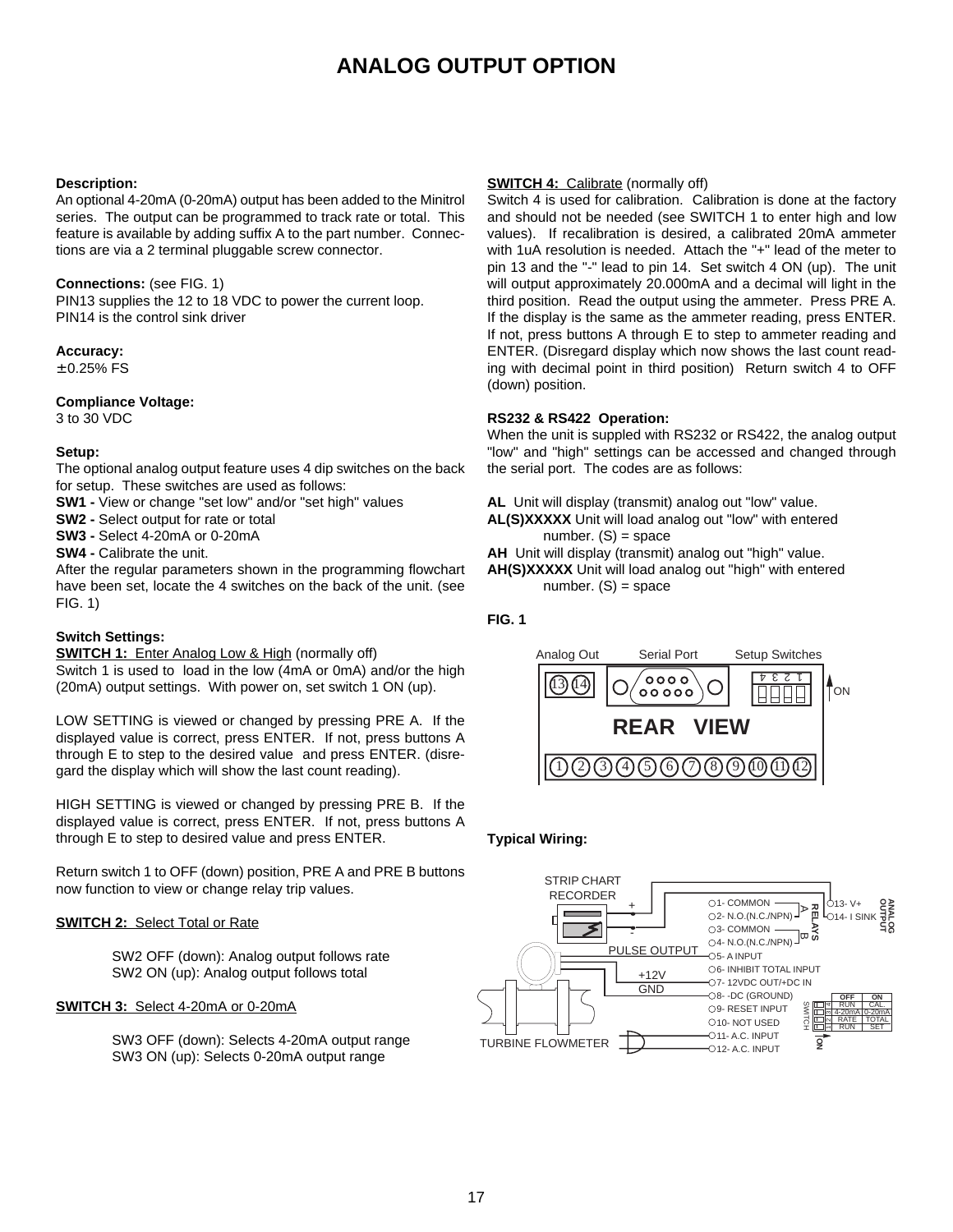### **INTERFACE CARD RS 232/422 OPERATION**

### **RS 232/422 SET-UP:**

All serial communication mode changes must be done through serial communications. Mode changes cannot be done through the front panel. To initialize the unit, place a jumper between pin 7(+12V )[bottom board] and pin 1(init) [DB -9 connector] on initial power up. The unit defaults to: 300 baud rate,"MARK" parity and device number 01. To enter the program mode you must set your terminal for 300 baud rate and "MARK" parity. Next, type D1(s), **(s)= space bar**. The unit will echo back "DEVICE #1:". Now type EP (enter program) and a carriage return (enter). The unit will echo back "PROGRAM SETTING". You are now in the programming mode.

### **SETUP PROCEDURE:**

The following sections consist of the communications setup options as they appear in the menu. (If you wish to exit the program mode, at any time you can hit the "escape key" (Hex Code: 1B) and the unit will save the changes made but not effect the remaining data values.) When each section of the setup menu is displayed, the current data will appear in the < > signs. If you wish to change the data, type in the number of the desired choice and press return (enter). If you wish to keep the current data, simply press return.

### **DEVICE NUMBER:**

Each unit in the multidrop installation must be assigned it's own device number (1 to 99). Zero is reserved for a dedicated hook-up to only one terminal, and it's transmit output line remains in an "on" active state. The device number is entered in the program mode. The unit will prompt you:

DEVICE# <XX>?

 If XX is the desired device number press return (enter), if not enter the desired number after the question mark and press return (enter).

### **BAUD RATE:**

The baud rate is the speed at which data is transmitted, expressed in bits per second. Baud rates of 300, 600, 1200, 2400, 4800 or 9600 are available. When in the baud rate section of the menu, the unit will list :

BAUD RATES: 1:300 2:600 3:1200 4:2400 5:4800 6:9600 then prompt you:

BAUD RATE <300>?

Press return (enter) if this is the desired baud rate or enter the assigned number of one of the six possible baud rates. If an invalid baud rate is entered the unit will prompt you to choose another baud rate. This will occur until a valid baud rate is entered or escape is pressed.

### **PARITY:**

Parity is a bit of information that is inserted before the stop bit and is used to help check if the data transmission is correct. When setting the parity you may select "ODD" (parity bit is logic 0 if total number of logic 1's in the first seven data bits is

odd), "EVEN" (parity bit is logic 0 if total number of logic 1's in the first seven data bits is even), "MARK" (parity bit is always logic 1 - High / Mark) or "SPACE" (parity bit is always logic 0 - Low / Space). If a "MARK" parity is chosen, it will appear that two stop bits are used. Use the "MARK" parity with terminals using parity "OFF" or "NONE". These terminals ignore the parity. The unit does not check the parity but does transmit the parity chosen. When setting the parity, the unit will print: PARITIES:

MARK-0 SPACE-1 EVEN-2 ODD-3

Then the unit will prompt you:

PARITY<MARK>?

If this is the desired parity press return (enter), if it isn't enter the number of the desired parity then press return (enter).

### **STROBE LIST:**

The serial interface card is also equipped with a strobe line. When the strobe line is triggered, a chosen set of data will be transmitted to be displayed or printed. The selections for the display list are entered in the program mode. Enter "1" to add selections to the list and enter "0" to delete selections from the list. The seven available items for the strobe display list are: (1) Preset A, (2) Preset B, (3) K-Factor A, (4) K-Factor B, (5) Rate of A, (6) Count A, (7) Count B. When setting the strobe list the unit will print :

ENTER STROBE LIST:

DO NOT DISPLAY-0 DISPLAY-1 The unit will prompt you:

PRESET A<DISPLAY>? PRESET B<DISPLAY>? K-FACTOR A<DISPLAY>?

K-FACTOR B<DISPLAY>?

RATE<DISPLAY>?

COUNT A<DISPLAY>?

COUNT B<DISPLAY>?

If the above choices are entered, when the strobe line is triggered (3-30V positive pulse) the unit will transmit:

DEVICE# 1: PA XXXXX PB XXXXX KA XXXXX KB XXXXX DR XXXXXX DA XXXXXX DB XXXXXX

(SEE COMMANDS BELOW FOR DESCRIPTION OF COM-MAND CODES).

Each time the strobe line gets triggered the unit will transmit this data unless the program mode is entered and the strobe list altered.

After these four items have been entered they will remain unaltered unless the program mode is entered again and the values changed. The unit is now set and must be addressed by it's device number to come on line again.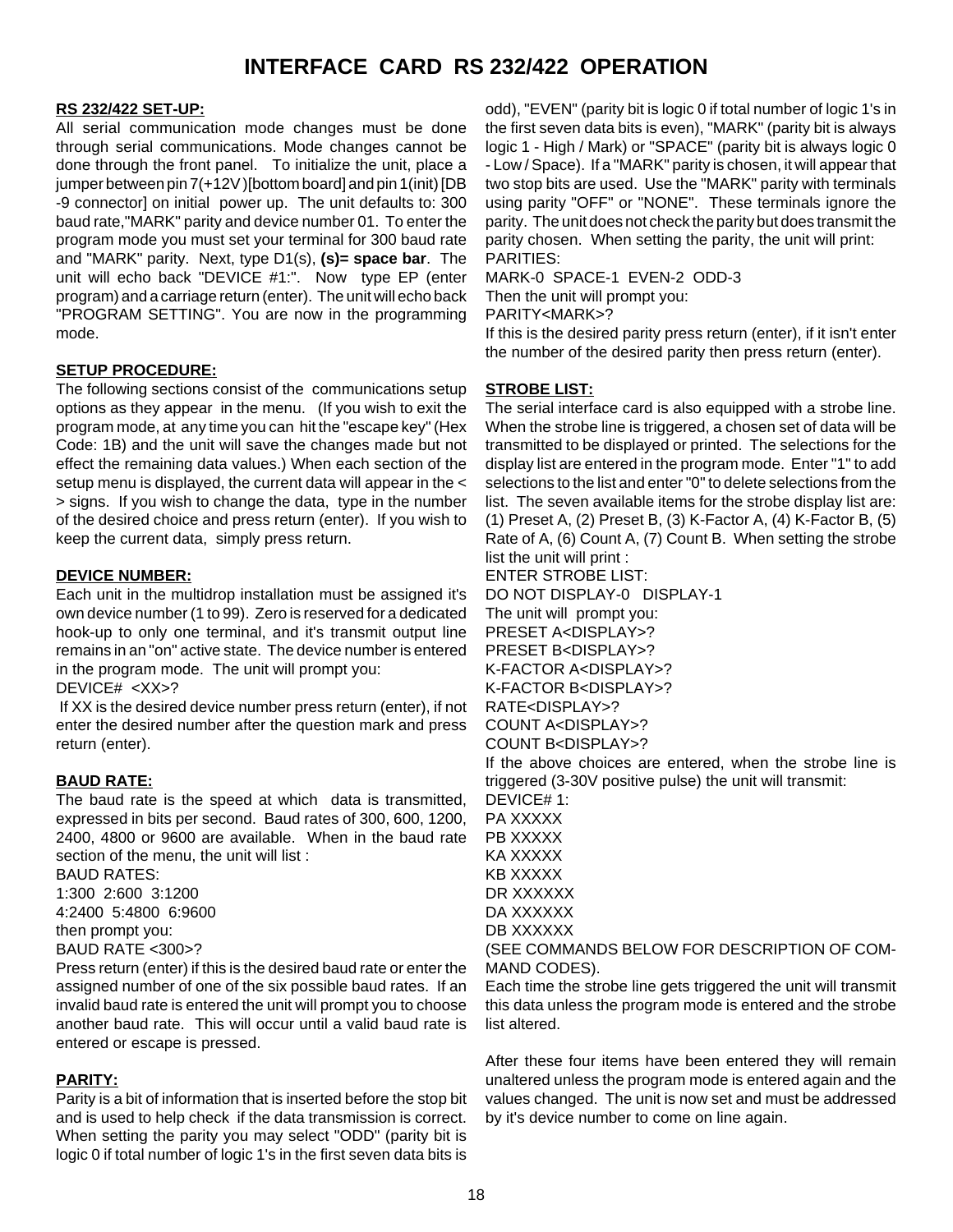### **SERIAL INPUT COMMANDS:**

To get a unit on line you must address it by it's device number. This is done by typing DXX(S), XX= device number. The unit comes on line and echoes back DEVICE# XX. Insure that "DEVICE# XX:" is received before requests are sent. The unit is now ready to receive a command or string of commands separated by a space. A carriage return (enter) will enter the commands and processing of requests begins. The carriage return (Hex Code "D") puts the unit "off line" after data is processed.

### COMMANDS:

EP...........Unit will enter program mode. DA..........Unit will display (transmit) Total A. DB..........Unit will display (transmit) Total B (grand total). DR..........Unit will display (transmit) rate A. KA..........Unit will display K-factor A. †\*KA(S)XXXXX....Unit will load K-factor A with entered number. KB..........Unit will display K-factor B †\*KB(S)XXXXX....Unit will load K-factor B with entered number. PA...........Unit will display Preset A. †PA(S)XXXXX....Unit will load Preset A with entered number. PB...........Unit will display Preset B †PB(S)XXXXX....Unit will load Preset B with entered number. RA..........Total A will reset †\*RA(S)XXXXXX...Unit will set Total A to entered number. RB..........Total B (grand total)will reset. †\*RB(S)XXXXXX...Unit will reset Total B (grand total) to entered number. **\*THE UNIT WILL RECOGNIZE A DECIMAL IF ONE IS PLACED IN ANY OF THESE DATA VALUES.**

### **†THE UNIT WILL ONLY RECOGNIZE THE LAST FIVE DIGITS ENTERED (SIX DIGITS FOR RA & RB).**

The following is an example of requests and responses: Transmit from terminal Receive from unit (s)=Space D5(s) [Unit #5 Activated] DEVICE# 5:  $PA(s)12345(s)PA$ 

| $1.1$ $1.01$ $1.40$ $1.01$        | . <i>.</i>                                    |
|-----------------------------------|-----------------------------------------------|
| KA(s)1576(s)KA                    | KA 1576 KA                                    |
| KB(s)6751(s)KB                    | <b>KB 6751 KB</b>                             |
| RA(s)RB[RETURN]                   | RA RB                                         |
|                                   | (UNIT PRESETS AND A & B K-FACTORS ARE SET AND |
| <b>BOTH TOTALIZERS ARE RESET)</b> |                                               |
| 12345                             |                                               |
|                                   | $1 - 7$                                       |

1576 6751

### **SERIAL INTERFACE OPERATION:**

Data is received and transmitted over standard EIA RS232 or RS422 levels. Each ten bit character is made up of a start bit, seven bit ASCII code, a parity bit and a stop bit. Device number, baud rate, parity and strobe list are entered in the program setup mode and will remain in memory even if power is lost.

The input impedance of RS232 is 3K $\Omega$  to 7K $\Omega$  worst case. The terminal addressing the unit must be capable of driving all loads in the loop. The input impedance of RS422 is much higher and there should be no problem driving as many as 99 units. The transmit line remains in a high impedance "off" state until addressed. Only one unit is to be on line at a time!!! More than one unit on line could damage the unit or corrupt the transmitted data.

When the unit is active (on line) it will operate in a full duplex, echo back mode, so that data sent from the terminal will be transmitted back for verification. When the unit is "on line", use the proper serial transmit commands to request data or set a new value. Up to 80 characters of data can be linked together and transmitted to the unit in a string as long as there is a space between the commands. If an error is made, a correction can be made by back spacing and retyping correct data before the return (enter) is sent. Once a return (enter) is sent, the unit begins processing the data and will transmit the requested data on a non-priority basis over the data transmit line. A keypad entry or incoming data will halt the data communication cycle. Therefore, there should be a pause after data is requested to insure that all data has been transmitted before making another request or addressing another unit. If the unit is not busy, it should not take longer than 300 msec to process each request. To find the cycle time to process and transmit a request, calculate the bit transmit time by using this formula:  $[(1 \div \text{baud rate}) \times (80) + .005] \times$ number of requests made. This time will be extended if the unit must service the front keypad. If transmission has not started within two seconds after data is requested, it can be assumed that there is a problem. The unit transmits a carriage return and line feed after each data value. Any new communication must be started with DXX(S) (device number and space).

### **RS232/RS422 - IBM-PC INTERFACE:**

The following program is for IBM basic to set up RS232/RS422 on serial port (#1) at 300 baud. Run this program after connecting the serial interface connections.

10 SCREEN 0,0:WIDTH 80

20 CLS:CLOSE

30 OPEN "COM1:300,n,7,1,CS,DS,CD" AS #1

40 ON ERROR GOTO 110

50 B\$=INKEY\$

60 IF B\$< >"" THEN PRINT #1,B\$;

70 IF EOF (1) THEN 50

80 A\$=INPUT\$ (LOC(1),#1)

90 PRINT A\$;

100 GOTO 50

110 RESUME 19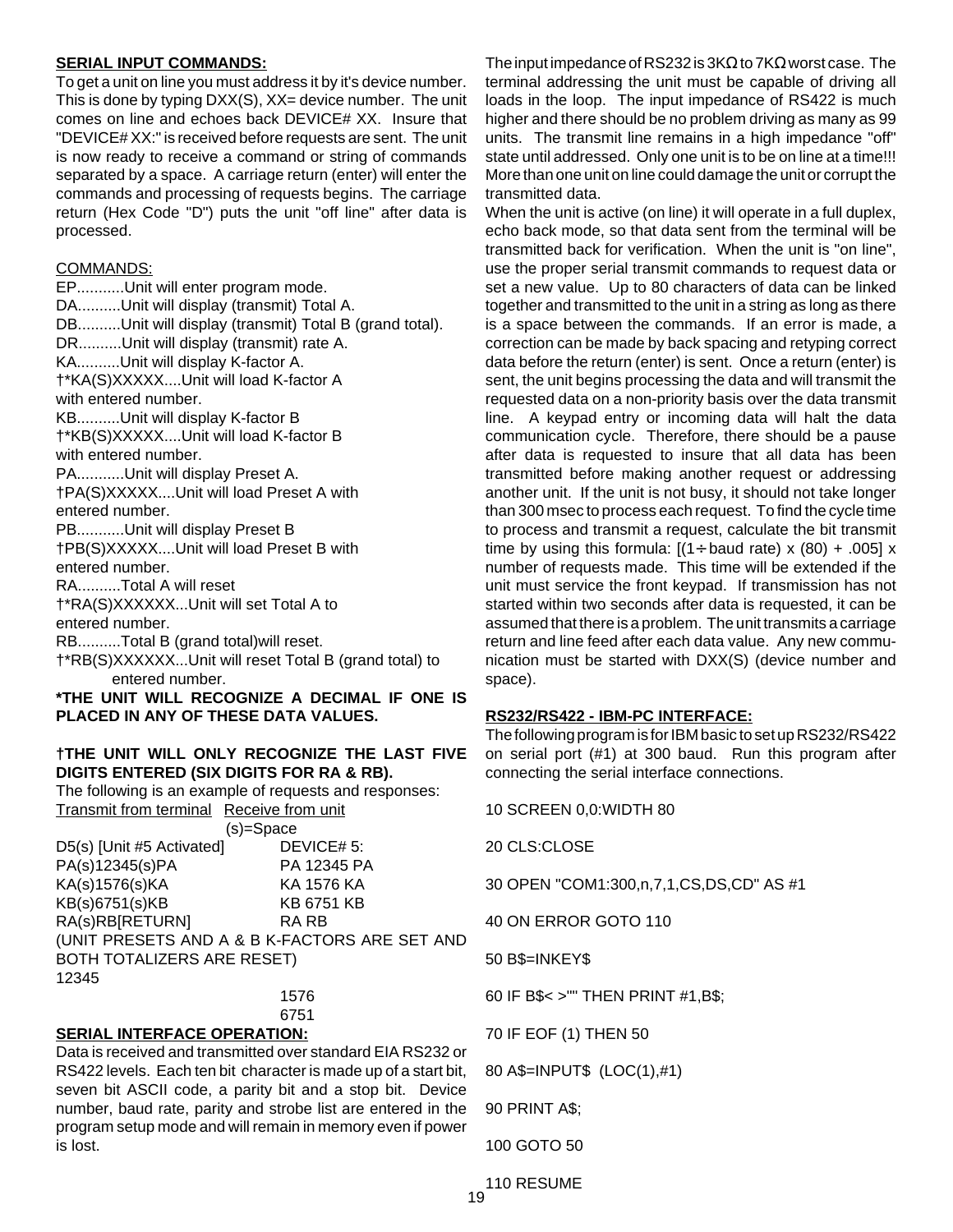### **RS232 / RS422 WIRING**

### **COMPUTER HOOKUP:**

**RS 232:** When connecting the unit to a computer with RS 232 communication, only three connections are needed. These connections are: Receive data, Transmit data and Ground. The connections should be made as follows:



| DP-9 CONNECTOR        | <b>COMPUTE</b> |
|-----------------------|----------------|
| Transmit data (pin 2) | Receive da     |
| Receive data (pin 3)  | Transmit d     |
| Ground (pin 5)        | Ground         |

COMPUTER Receive data Transmit data



**RS 422:** When connecting the unit to a computer with RS 422, five connections are needed. These connections are: Receive data A (+), Receive data B (-), Transmit data A (+), Transmit data B (-) and Ground. The connections should be made as follows:

### DP-9 CONNECTOR COMPUTER

Transmit data  $A(+)$  (pin 2 Receive data  $A(+)$ Transmit data B(-) (pin 7) Receive data B(-) Receive data  $A(+)$  (pin 3) Transmit data  $A(+)$ Receive data B(-) (pin 8) Transmit data B(-) Ground (pin 5) Ground Ground

# **RS 232**

3. RECEIVE

5. GROUND 6. STROBE 7. N/C 8. N/C 9. N/C

4. N/C

1. INITIALIZE 2. TRANSMIT **RS 422**

5 4 3 2 1  $9^8$   $^7$  6

- 
- 1. INITIALIZE
- 2. TRANSMIT A (+)
- 3. RECEIVE A (+) 4. N/C
- 
- 5. GROUND 6. STROBE
- 7. TRANSMIT B (-)
- 8. RECEIVE B (-)
- 
- 9. N/C

### **PRINTER HOOKUP:**

When connecting the unit to a printer, you must first program the desired baud rate, parity and strobe list with a computer. After the unit is programmed it can be connected to the printer. Connect the transmit line(s) of the unit to the receive line(s) of the printer and be sure that both devices have common grounds. When the strobe line is triggered the unit will transmit the selected strobe list which you had previously programmed.



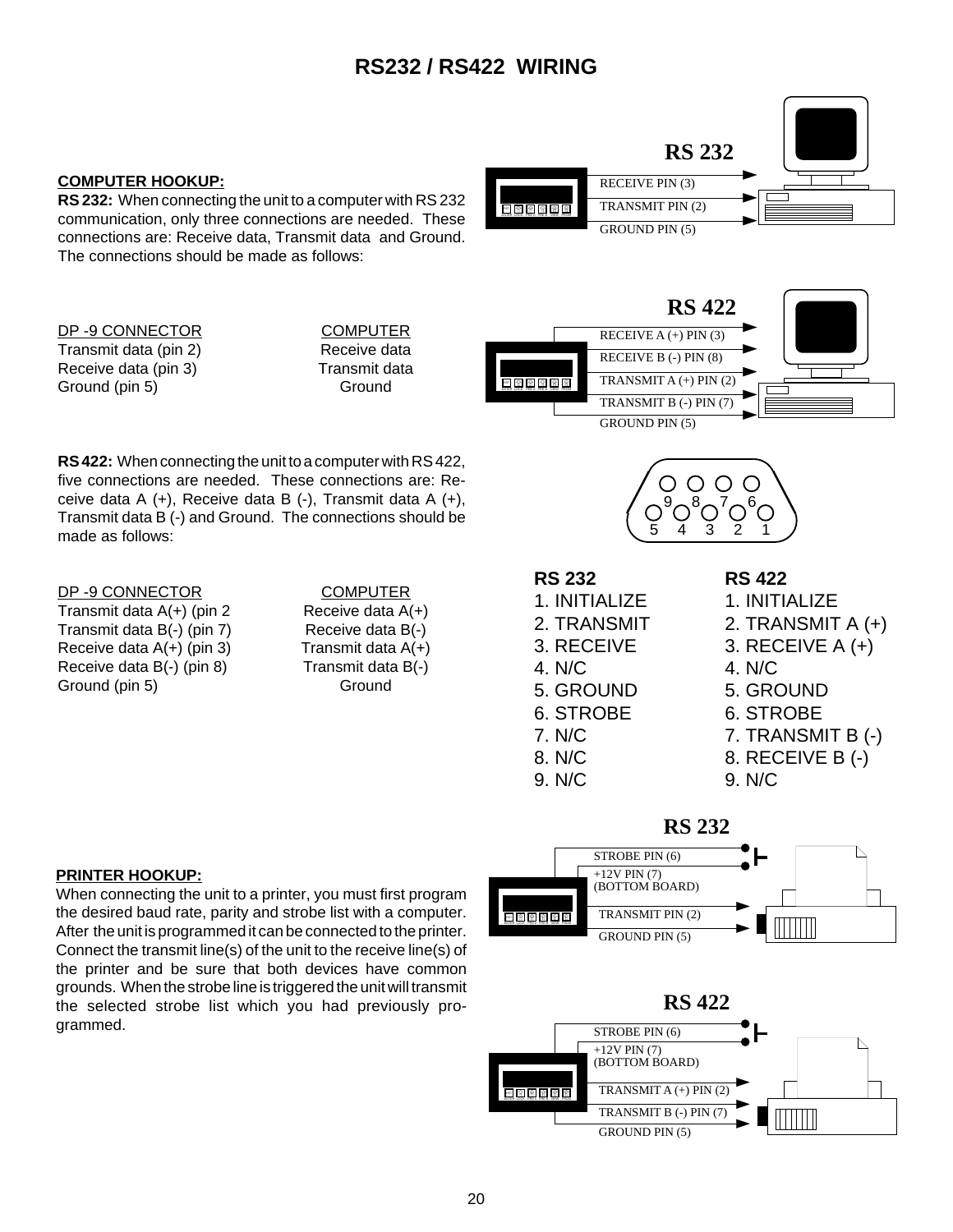### **TROUBLESHOOTING GUIDE**

| <b>PROBLEM</b>                                                               | <b>POSSIBLE CAUSES</b>                                                                                                                                                                                              | <b>SOLUTIONS</b>                                                                                                                                                                                                                                                                                                                                                                                                                                                  |
|------------------------------------------------------------------------------|---------------------------------------------------------------------------------------------------------------------------------------------------------------------------------------------------------------------|-------------------------------------------------------------------------------------------------------------------------------------------------------------------------------------------------------------------------------------------------------------------------------------------------------------------------------------------------------------------------------------------------------------------------------------------------------------------|
| Power is applied to unit but the display<br>does not light.                  | 1. AC or DC power wiring is incorrect.                                                                                                                                                                              | 1. Recheck power wiring                                                                                                                                                                                                                                                                                                                                                                                                                                           |
| Unit works, but occasionally the display<br>freezes or skips counts.         | 1. Line noise is affecting the processor<br>due to a current spike or surge.                                                                                                                                        | 1. Use a different power supply or<br>install a surge suppressor.                                                                                                                                                                                                                                                                                                                                                                                                 |
| Input signal is connected but the unit<br>does not totalize or display rate. | 1. Input wiring is incorrect.<br>2. Scale factors are incorrect.<br>3. Transmitting device is defective.<br>4. Wrong debounce filtering selected.<br>5. Minitrol is defective.<br>6. Cutoff frequency set too high. | 1. Recheck input wiring.<br>2. Recheck scale factors and factor<br>calculations.<br>3. Replace transmitting device.<br>4. Recheck debounce filtering selection<br>"hi cps" or "lo cps".<br>5. To confirm set Factor A at "1" &<br>Factor B at "0", Cut to "0" Connect a<br>wire to pin #7 and touch it to pin # 5<br>(input A). Each time pin #5 is touched<br>Total A should count once. If not,<br>call factory for RMA.<br>6. Recheck cutoff frequency setting |
| Rate is displaying: r FFFFF.                                                 | 1. The unit is trying to display a<br>number which it can't (too large).<br>2. Line noise affected unit on power<br>up.                                                                                             | 1. Check scaling factor, if it is correct,<br>lower the number of significant<br>figures.<br>2. Reprogram the unit and be sure to<br>enter a decimal (enter one and re<br>move it if a decimal is not desired).                                                                                                                                                                                                                                                   |
| Relays are not activating properly.                                          | 1. Wrong relay duration.<br>2. Relay set for wrong activation<br>i.e. total instead of rate.                                                                                                                        | 1. Recheck programmed relay duration.<br>2. Recheck programmed relay<br>activation mode.                                                                                                                                                                                                                                                                                                                                                                          |
| Totalizer resets before reaching<br>999999.                                  | 1. Relay duration is set at a value other<br>than 00.0. This causes the total<br>to auto-reset at the preset.                                                                                                       | 1. If relay outputs are not being used,<br>set the relays for rate.<br>2. Set the relay durations to 00.0.                                                                                                                                                                                                                                                                                                                                                        |